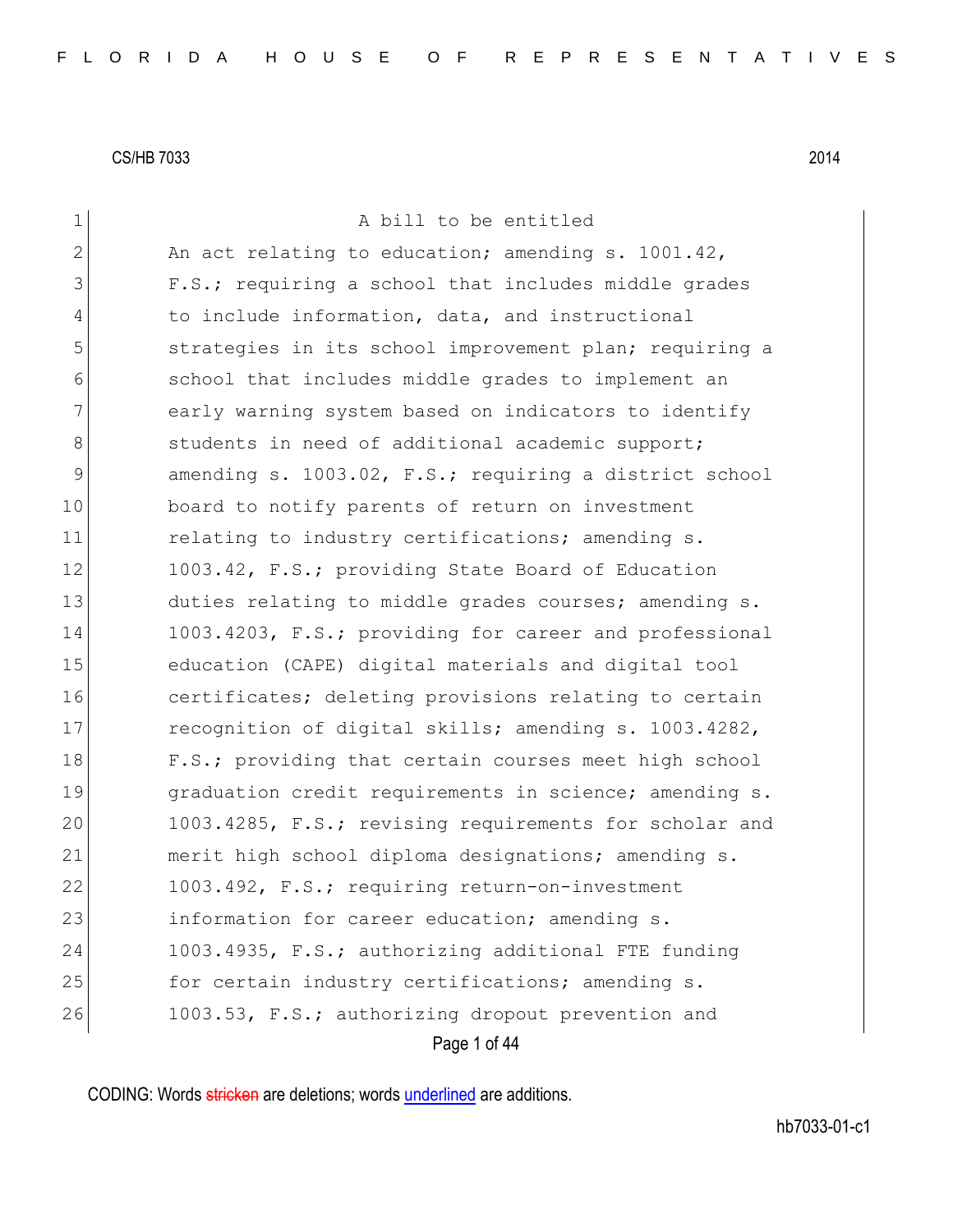|    | Page 2 of 44                                           |
|----|--------------------------------------------------------|
| 52 | provisions; revising calculation of weighted funding   |
| 51 | industry certification instruction; deleting obsolete  |
| 50 | certificates; providing a bonus for teachers providing |
| 49 | students earning certain industry certifications and   |
| 48 | 1011.62, F.S.; establishing weighted funding for       |
| 47 | Inc., to add industry certifications; amending s.      |
| 46 | Commissioner of Agriculture and Workforce Florida,     |
| 45 | Industry Certification Funding List; authorizing the   |
| 44 | specified certifications and certificates to the       |
| 43 | F.S.; authorizing the Commissioner of Education to add |
| 42 | requirements for the program; amending s. 1008.44,     |
| 41 | offer a collegiate high school program and specifying  |
| 40 | requiring each Florida College System institution to   |
| 39 | establishing the Collegiate High School Program;       |
| 38 | industry certifications; creating s. 1007.273, F.S.;   |
| 37 | recommend articulation agreement proposals for         |
| 36 | the Articulation Coordinating Committee to review and  |
| 35 | applicability; amending s. 1007.01, F.S.; requiring    |
| 34 | revising penalty provisions and providing for          |
| 33 | establishes consequences for an act of hazing;         |
| 32 | school district policy that prohibits hazing and       |
| 31 | the definition of the term "hazing"; requiring a       |
| 30 | schools under provisions prohibiting hazing; revising  |
| 29 | amending s. 1006.135, F.S.; including middle grades    |
| 28 | identified by a school's early warning system;         |
| 27 | academic intervention services for a student           |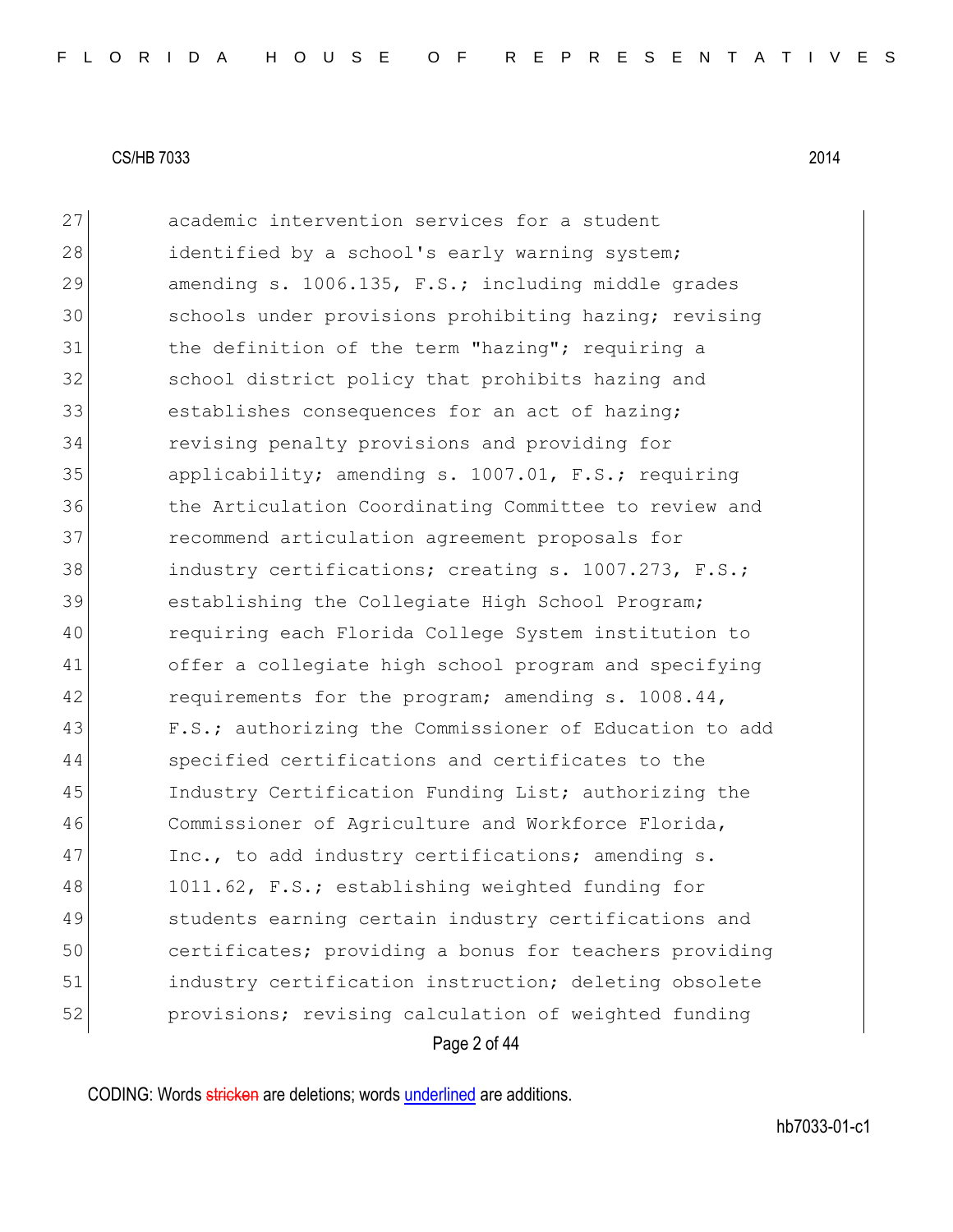62

64

53 for students who graduate early; deleting provisions 54 relating to recognition of digital skills; amending s. 55 1012.98, F.S.; providing requirements relating to 56 professional development, including inservice plans 57 and instructional strategies, for middle grades 58 educators; requiring the Department of Education to 59 disseminate professional development in the use of 60 integrated digital instruction; providing an effective 61 date.

63 Be It Enacted by the Legislature of the State of Florida:

65 Section 1. Subsection (18) of section 1001.42, Florida 66 Statutes, is amended to read:

67 1001.42 Powers and duties of district school board.—The 68 district school board, acting as a board, shall exercise all 69 powers and perform all duties listed below:

Page 3 of 44 (18) IMPLEMENT SCHOOL IMPROVEMENT AND ACCOUNTABILITY.— Maintain a state system of school improvement and education accountability as provided by statute and State Board of Education rule. This system of school improvement and education accountability shall be consistent with, and implemented 75 through, the district's continuing system of planning and budgeting required by this section and ss. 1008.385, 1010.01, and 1011.01. This system of school improvement and education 78 accountability shall comply with the provisions of ss. 1008.33,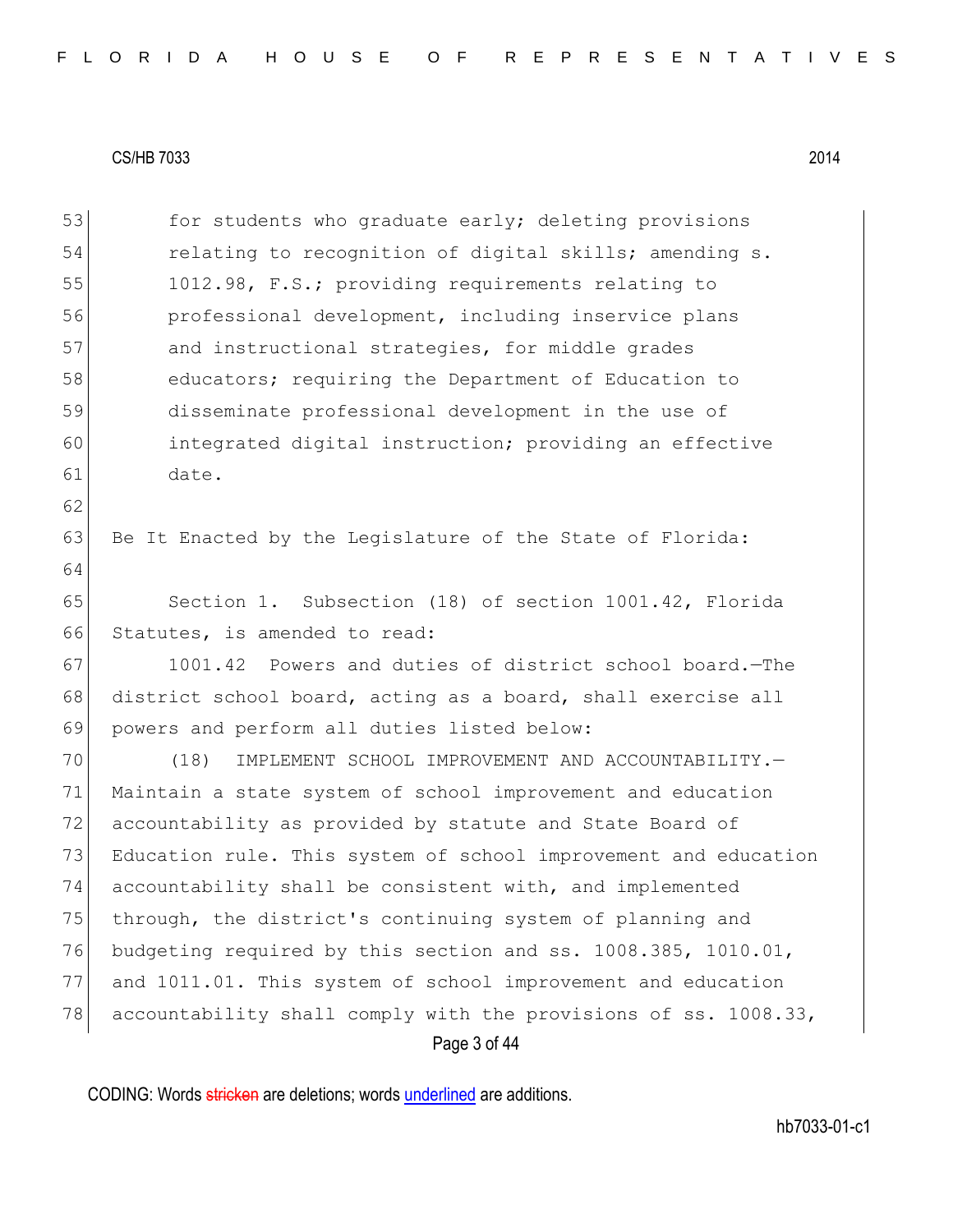79 1008.34, 1008.345, and 1008.385 and include the following:

80 (a) School improvement plans.-

81 1. The district school board shall annually approve and 82 require implementation of a new, amended, or continuation school 83 improvement plan for each school in the district. If a school 84 has a significant gap in achievement on statewide assessments 85 pursuant to s. 1008.34(3)(b) by one or more student subgroups, 86 as defined in the federal Elementary and Secondary Education Act 87 (ESEA), 20 U.S.C. s.  $6311(b)$  (2)(C)(v)(II); has not significantly 88 decreased the percentage of students scoring below satisfactory 89 on statewide assessments; or has significantly lower graduation 90 rates for a subgroup when compared to the state's graduation 91 rate, that school's improvement plan shall include strategies 92 for improving these results. The state board shall adopt rules 93 establishing thresholds and for determining compliance with this 94 subparagraph paragraph.

Page 4 of 44 95 2. A school that includes any of grades 6, 7, or 8 shall 96 include annually in its school improvement plan information and 97 data on the school's early warning system required under 98 paragraph (b), including a list of the early warning indicators 99 used in the system, the number of students identified by the 100 system as exhibiting two or more early warning indicators, the 101 | number of students by grade level that exhibit each indicator, 102 and a description of all intervention strategies employed by the 103 school to improve the academic performance of students 104 identified by the early warning system. In addition, a school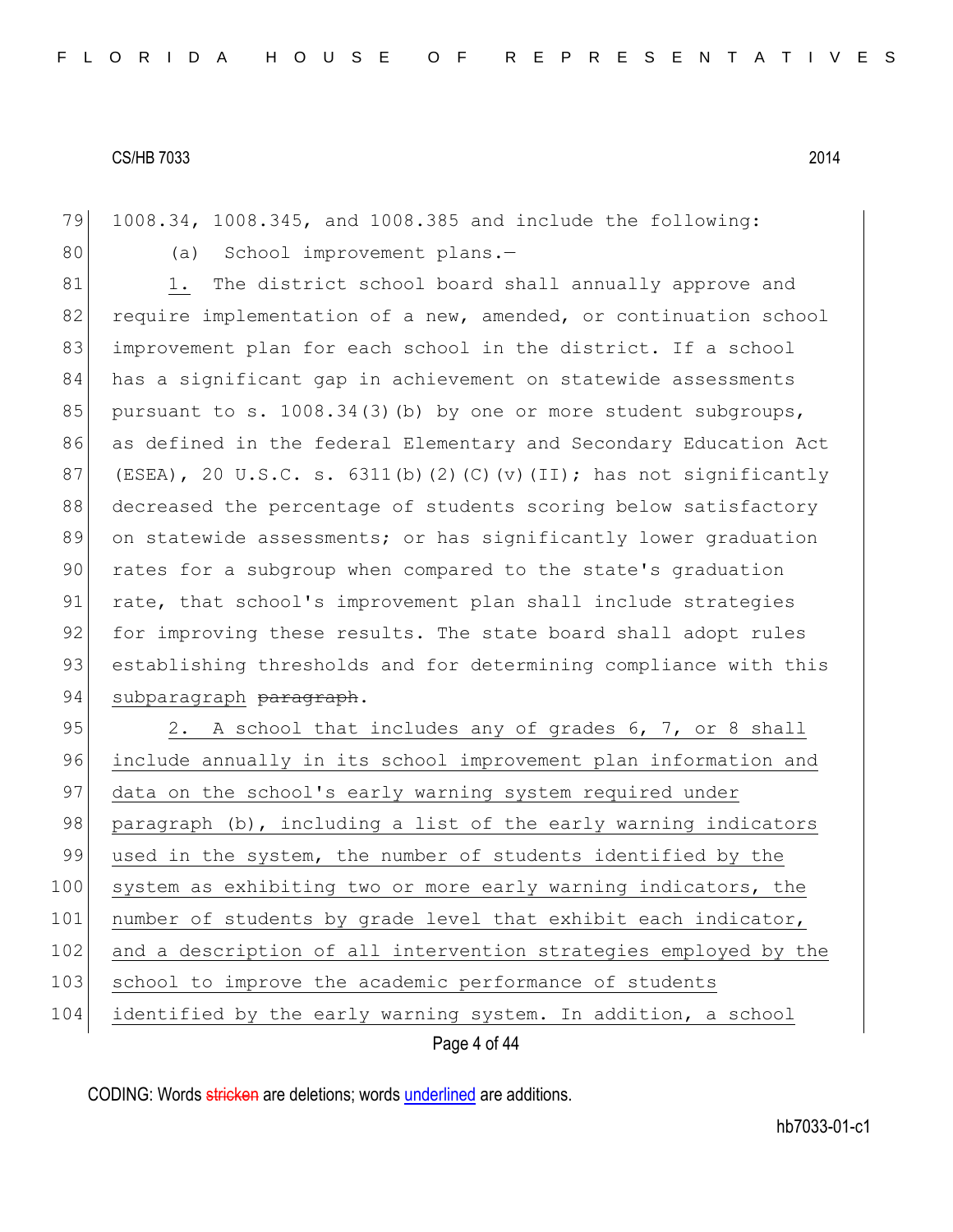Page 5 of 44 105 that includes any of grades  $6, 7,$  or 8 shall describe in its 106 school improvement plan the strategies used by the school to 107 implement the instructional practices for middle grades 108 emphasized by the district's professional development system 109 pursuant to s. 1012.98(4)(b)9. 110 (b) Early warning system.-111 1. A school that includes any of grades 6, 7, or 8 shall 112 implement an early warning system to identify students in grades 113 6, 7, and 8 who need additional support to improve academic 114 performance and stay engaged in school. The early warning system 115 must include the following early warning indicators: 116 a. Attendance below 90 percent, regardless of whether 117 absence is excused or a result of out-of-school suspension. 118 b. One or more suspensions, whether in school or out of 119 school. 120 c. Course failure in English language arts or mathematics. 121 d. A Level 1 score on the statewide, standardized 122 assessments in English language arts or mathematics. 123 124 A school district may identify additional early warning 125 indicators for use in a school's early warning system. 126 2. When a student exhibits two or more early warning 127 indicators, the school's child study team under s. 1003.02 or a 128 school-based team formed for the purpose of implementing the 129 requirements of this paragraph shall convene to determine 130 appropriate intervention strategies for the student. The school

CODING: Words stricken are deletions; words underlined are additions.

hb7033-01-c1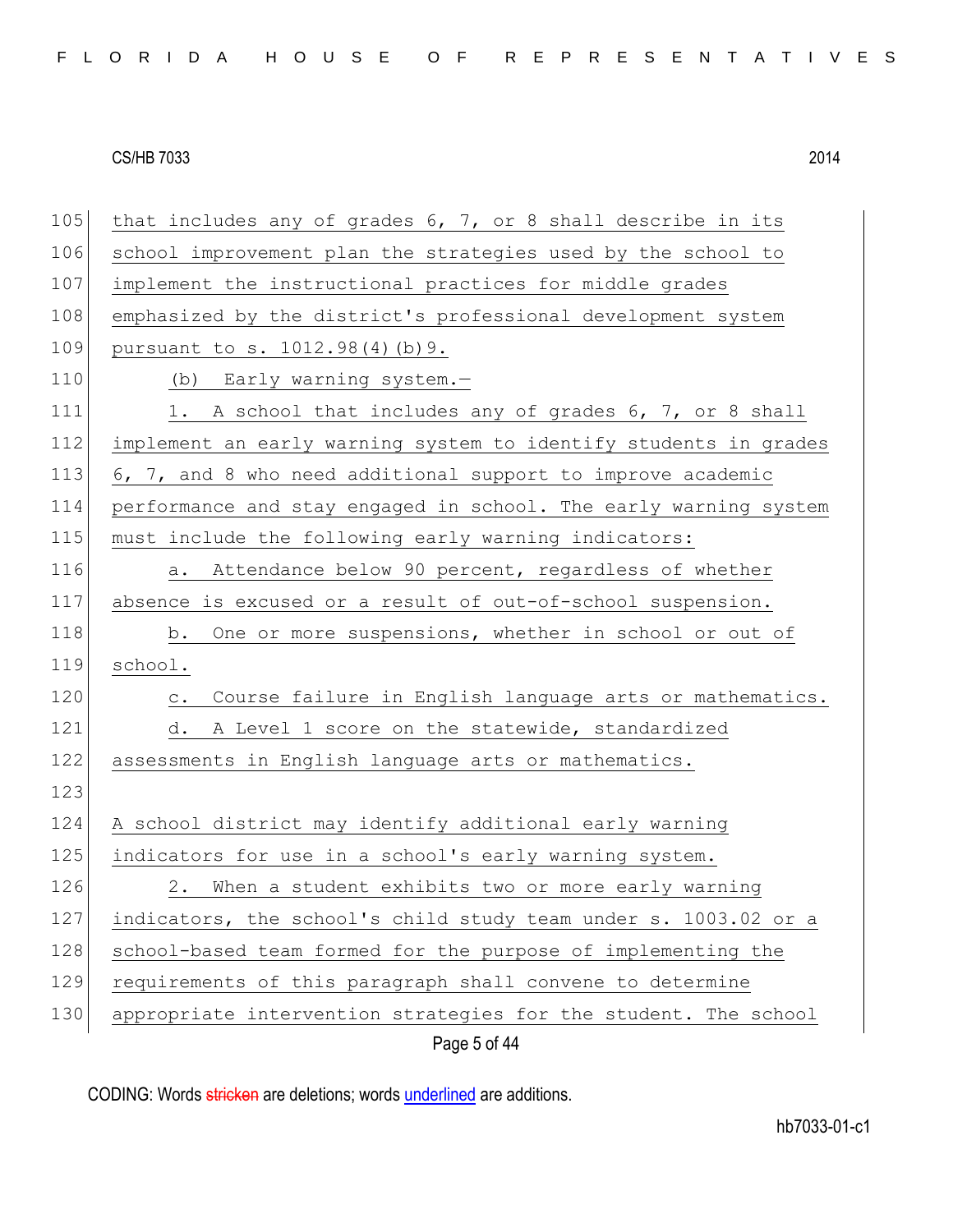shall provide at least 10 days' written notice of the meeting to 132 the student's parent, indicating the meeting's purpose, time, and location, and provide the parent the opportunity to participate.

135 (c) (b) Public disclosure.—The district school board shall 136 provide information regarding the performance of students and 137 educational programs as required pursuant to ss. 1008.22 and 138 1008.385 and implement a system of school reports as required by 139 statute and State Board of Education rule which shall include 140 schools operating for the purpose of providing educational 141 services to youth in Department of Juvenile Justice programs, 142 and for those schools, report on the elements specified in s. 143 1003.52(19). Annual public disclosure reports shall be in an 144 easy-to-read report card format and shall include the school's 145 grade, high school graduation rate calculated without GED tests, 146 disaggregated by student ethnicity, and performance data as 147 specified in state board rule.

148 (d)<del>(c)</del> School improvement funds.—The district school board 149 shall provide funds to schools for developing and implementing 150 school improvement plans. Such funds shall include those funds 151 appropriated for the purpose of school improvement pursuant to 152 s. 24.121(5)(c).

153 Section 2. Subsection (1) of section 1003.02, Florida 154 Statutes, is amended to read:

Page 6 of 44 155 1003.02 District school board operation and control of 156 public K-12 education within the school district.—As provided in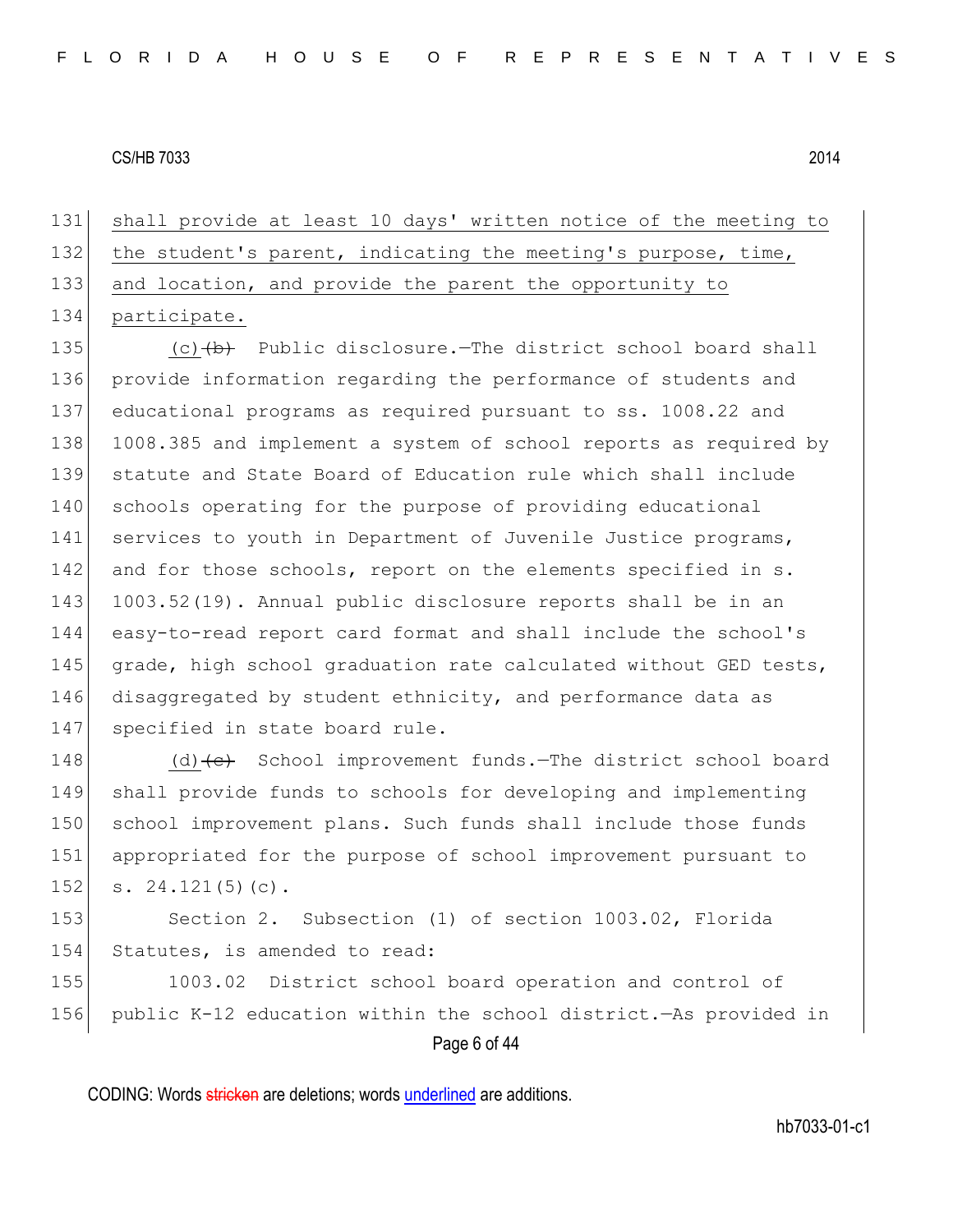157 part II of chapter 1001, district school boards are 158 constitutionally and statutorily charged with the operation and 159 control of public K-12 education within their school district. 160 The district school boards must establish, organize, and operate 161 their public K-12 schools and educational programs, employees, 162 and facilities. Their responsibilities include staff 163 development, public K-12 school student education including 164 education for exceptional students and students in juvenile 165 justice programs, special programs, adult education programs, 166 and career education programs. Additionally, district school 167 boards must:

168 (1) Provide for the proper accounting for all students of 169 school age, for the attendance and control of students at 170 school, and for proper attention to health, safety, and other 171 matters relating to the welfare of students in the following 172 areas fields:

 (a) Admission, classification, promotion, and graduation 174 of students. - Adopt rules for admitting, classifying, promoting, and graduating students to or from the various schools of the district.

177 (b) Enforcement of attendance laws.—Provide for the 178 enforcement of all laws and rules relating to the attendance of 179 students at school. District school boards are authorized to 180 establish policies that allow accumulated unexcused tardies, 181 regardless of when they occur during the school day, and early 182 departures from school to be recorded as unexcused absences.

Page 7 of 44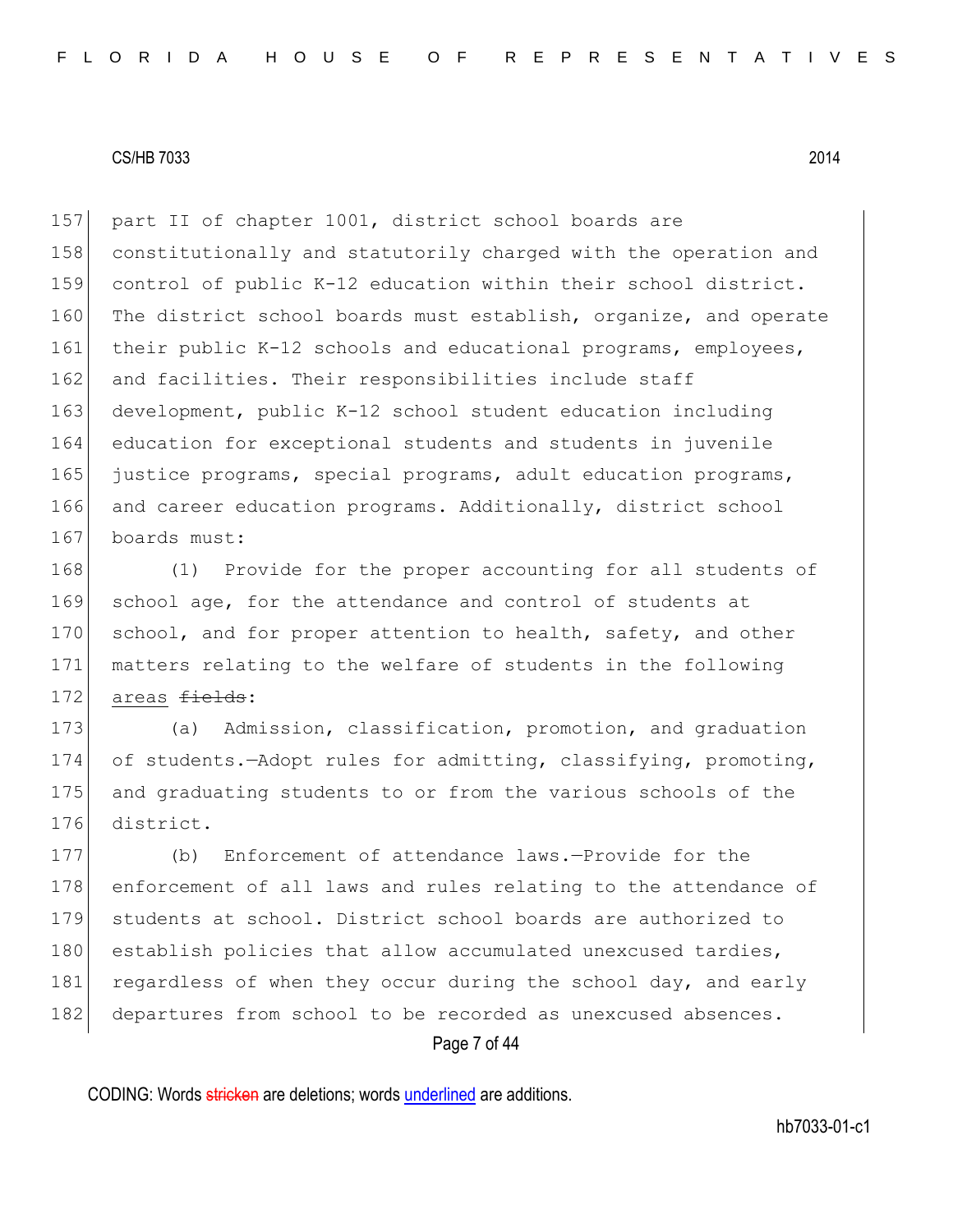183 District school boards are also authorized to establish policies 184 that require referral to a school's child study team for 185 students who have fewer absences than the number required by s. 186 1003.26(1)(b).

187 (c) Control of students.-

188 1. Adopt rules for the control, attendance, discipline, 189 in-school suspension, suspension, and expulsion of students and 190 decide all cases recommended for expulsion.

191 2. Maintain a code of student conduct as provided in 192 chapter 1006.

193 (d) Courses of study and instructional materials.-

194 1. Provide adequate instructional materials for all 195 students as follows and in accordance with the requirements of 196 chapter 1006, in the core courses of mathematics, language arts, 197 social studies, science, reading, and literature, except for 198 instruction for which the school advisory council approves the 199 use of a program that does not include a textbook as a major 200 tool of instruction.

201 2. Adopt courses of study for use in the schools of the 202 district.

203 3. Provide for proper requisitioning, distribution, 204 accounting, storage, care, and use of all instructional 205 materials as may be needed, and ensure that instructional 206 materials used in the district are consistent with the district 207 goals and objectives and the curriculum frameworks approved by 208 the State Board of Education, as well as with the state and

Page 8 of 44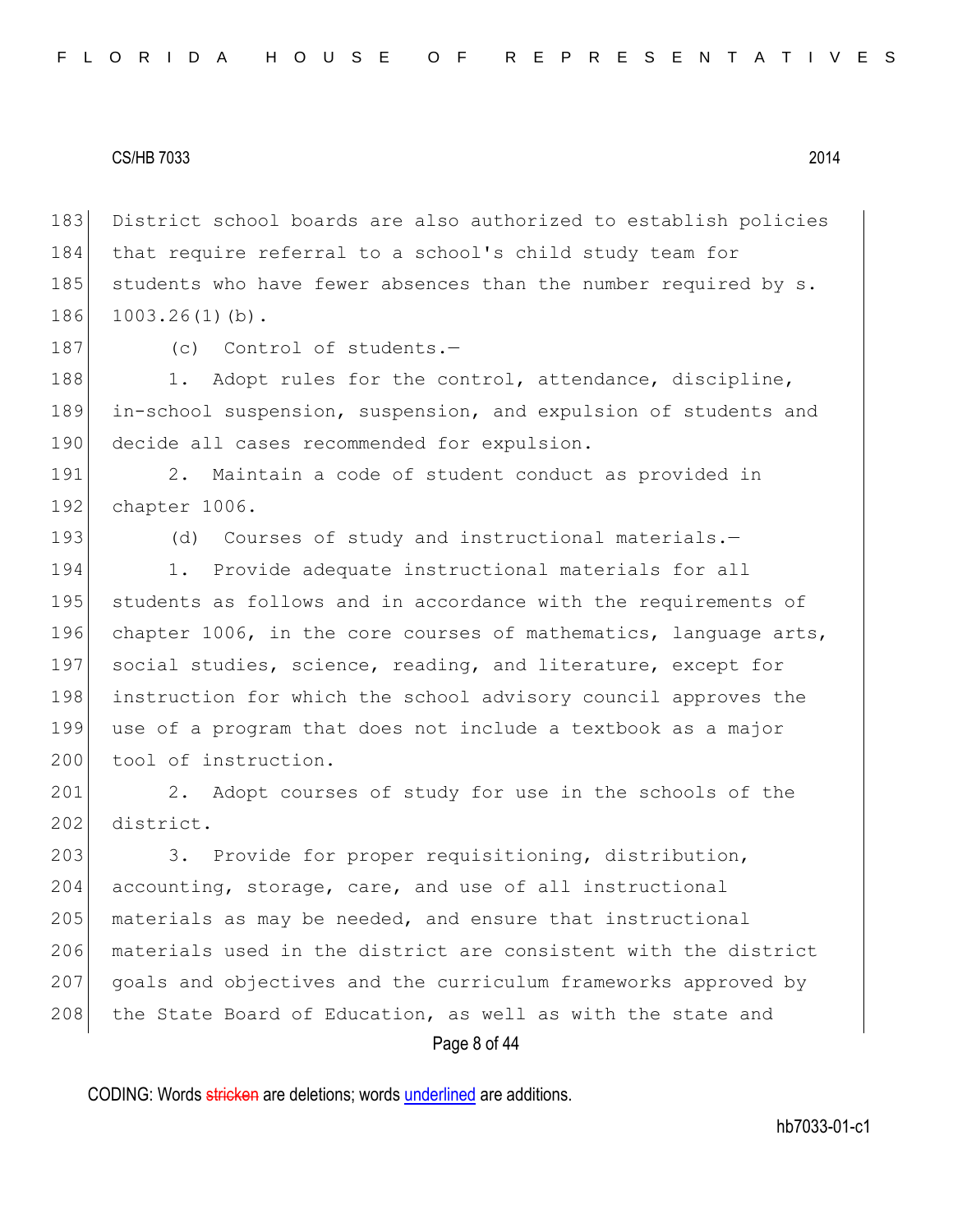209 school district performance standards required by law and state 210 board rule.

211 (e) Transportation.—Make provision for the transportation 212 of students to the public schools or school activities they are 213 required or expected to attend, efficiently and economically, in 214 accordance with the requirements of chapter 1006, which function 215 may be accomplished, in whole or part, by means of an interlocal 216 agreement under s. 163.01.

217 (f) Facilities and school plant.-

218 1. Approve and adopt a districtwide school facilities 219 program, in accordance with the requirements of chapter 1013.

220 2. Approve plans for locating, planning, constructing, 221 sanitating, insuring, maintaining, protecting, and condemning 222 school property as prescribed in chapter 1013.

223 3. Approve and adopt a districtwide school building 224 program.

225 4. Select and purchase school sites, playgrounds, and 226 recreational areas located at centers at which schools are to be 227 constructed, of adequate size to meet the needs of projected 228 students to be accommodated.

229  $\vert$  5. Approve the proposed purchase of any site, playground, 230 or recreational area for which school district funds are to be  $231$  used.

232 6. Expand existing sites.

Page 9 of 44 233 7. Rent buildings when necessary, which function may be 234 accomplished, in whole or part, by means of an interlocal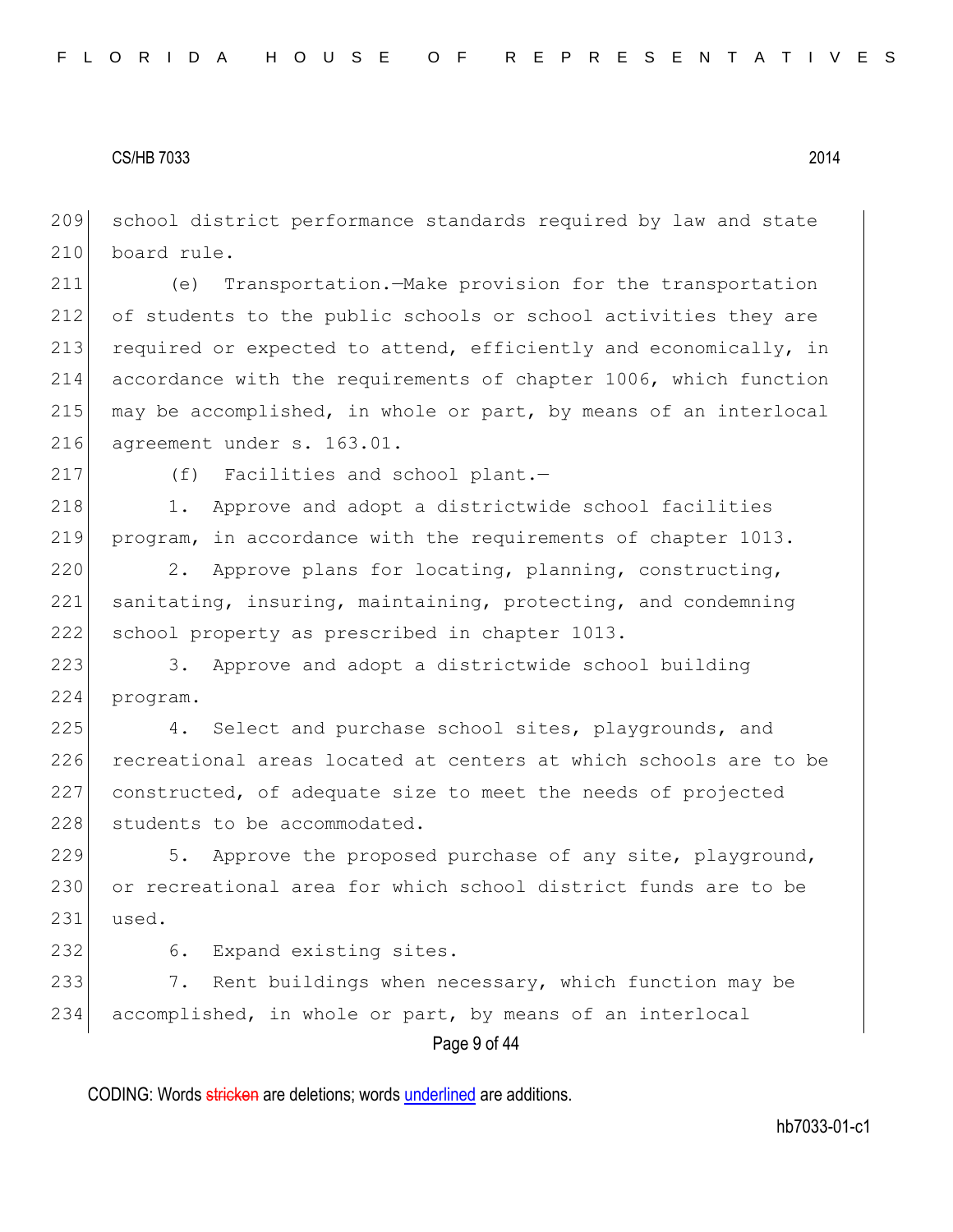235 agreement under s. 163.01.

236 8. Enter into leases or lease-purchase arrangements, in 237 accordance with the requirements and conditions provided in s. 238 1013.15(2).

239 9. Provide for the proper supervision of construction. 240 10. Make or contract for additions, alterations, and 241 repairs on buildings and other school properties.

242 11. Ensure that all plans and specifications for buildings 243 provide adequately for the safety and well-being of students, as 244 well as for economy of construction.

245 12. Provide adequately for the proper maintenance and 246 upkeep of school plants, which function may be accomplished, in  $247$  whole or part, by means of an interlocal agreement under s. 248 163.01.

249 13. Carry insurance on every school building in all school 250 plants including contents, boilers, and machinery, except buildings of three classrooms or less which are of frame construction and located in a tenth class public protection zone as defined by the Florida Inspection and Rating Bureau, and on all school buses and other property under the control of the district school board or title to which is vested in the district school board, except as exceptions may be authorized under rules of the State Board of Education.

258 14. Condemn and prohibit the use for public school 259 purposes of any building under the control of the district 260 school board.

## Page 10 of 44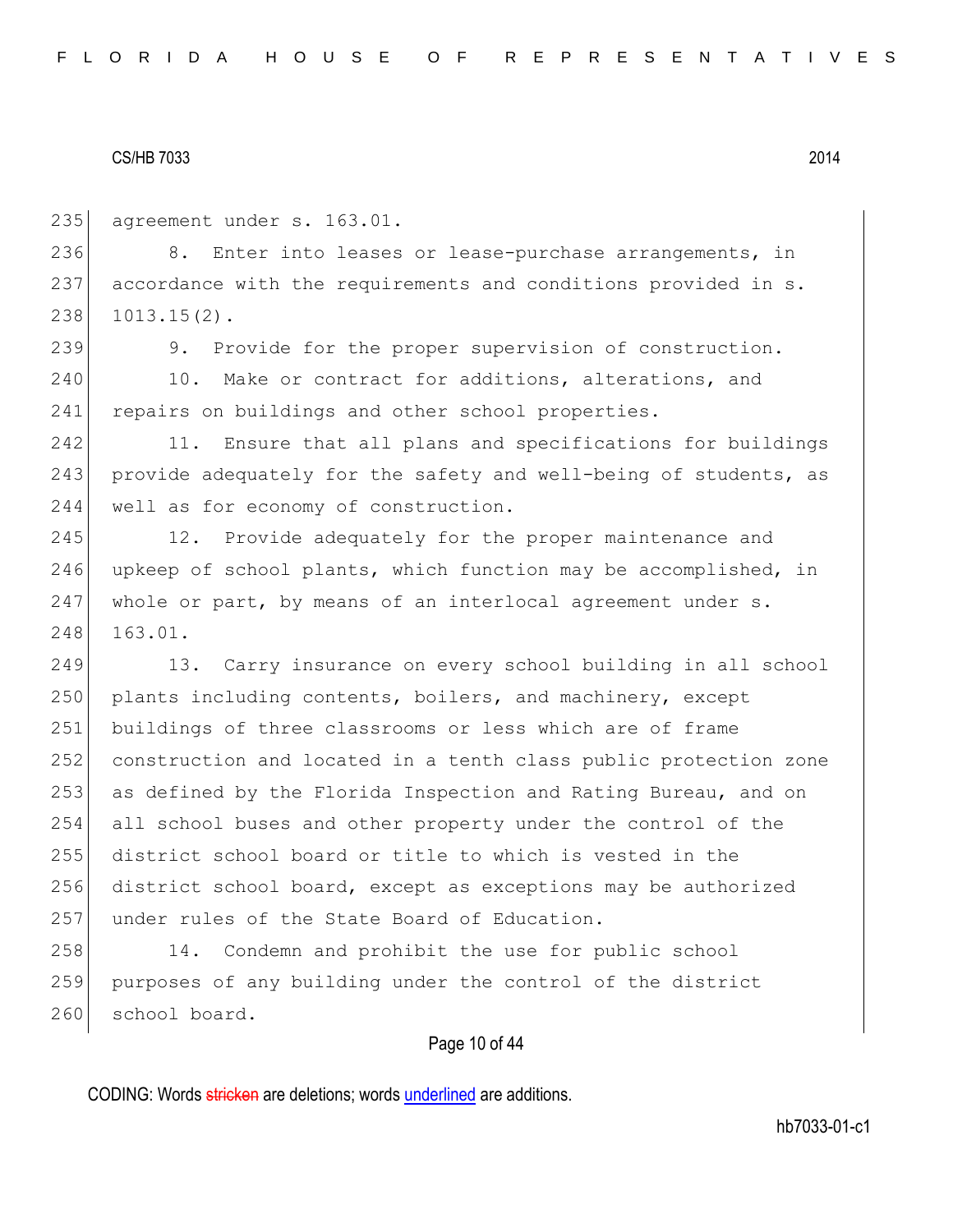261 (g) School operation.-

262 1. Provide for the operation of all public schools as free 263 schools for a term of 180 days or the equivalent on an hourly 264 basis as specified by rules of the State Board of Education; 265 determine district school funds necessary in addition to state 266 funds to operate all schools for the minimum term; and arrange 267 for the levying of district school taxes necessary to provide 268 the amount needed from district sources.

269 2. Prepare, adopt, and timely submit to the Department of 270 Education, as required by law and by rules of the State Board of 271 Education, the annual school budget, so as to promote the 272 improvement of the district school system.

273 (h) Records and reports.-

274 1. Keep all necessary records and make all needed and 275 required reports, as required by law or by rules of the State 276 Board of Education.

277 2. At regular intervals require reports to be made by 278 principals or teachers in all public schools to the parents of 279 the students enrolled and in attendance at their schools, 280 apprising them of the academic and other progress being made by 281 the student and giving other useful information.

282 (i) Parental notification of acceleration options.—At the 283 beginning of each school year, notify parents of students in or 284 entering high school of the opportunity and benefits of advanced 285 placement, International Baccalaureate, Advanced International 286 Certificate of Education, dual enrollment, and Florida Virtual

Page 11 of 44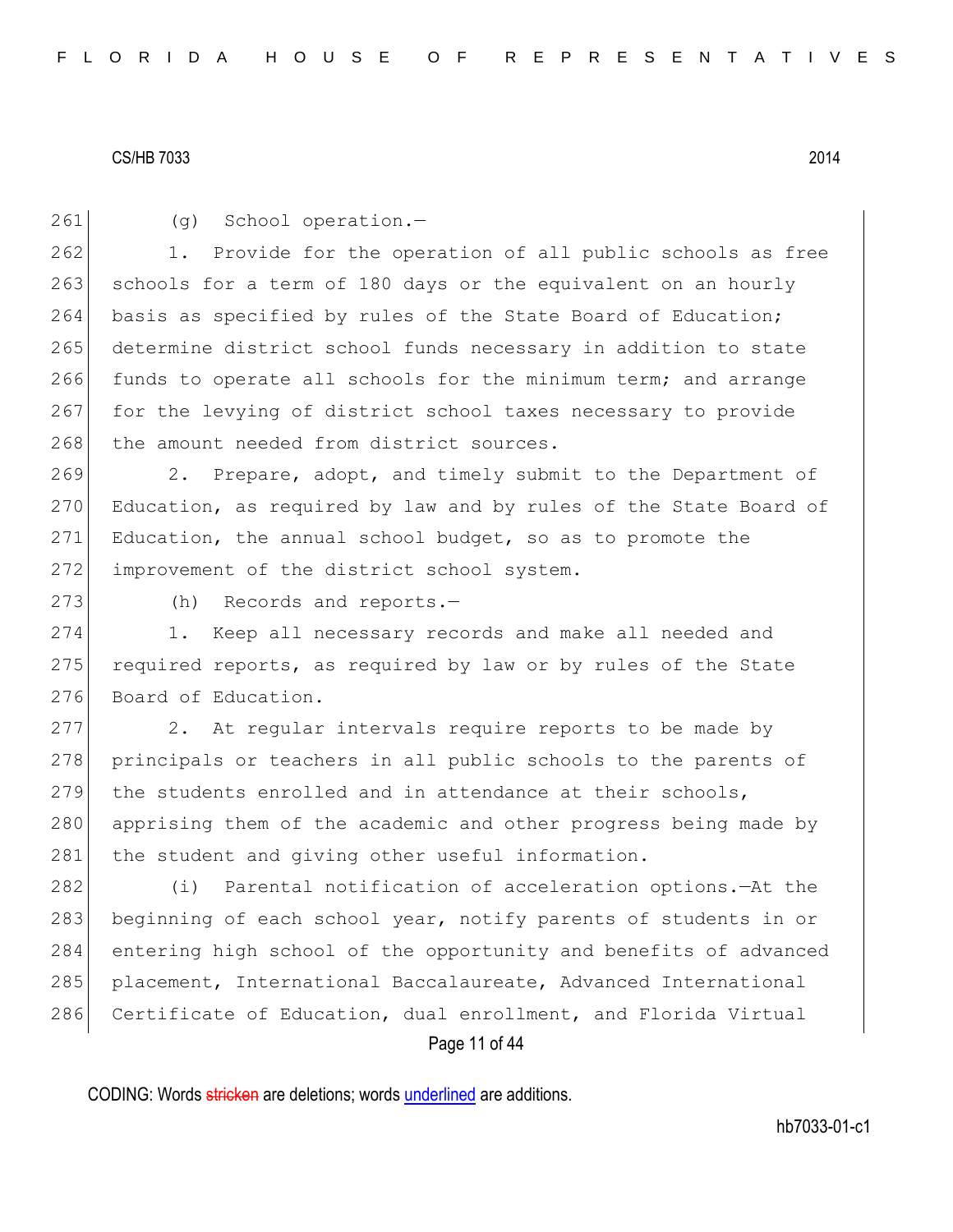287 School courses and options for early graduation under s. 288 1003.4281.

289 (j) Return on investment.—Notify the parent of a student 290 who earns an industry certification that articulates for college 291 credit of the estimated cost savings to the parent before the 292 student's high school graduation versus the cost of acquiring 293 such certification after high school graduation, which would 294 include the tuition and fees associated with available college 295 credits. Also, the student and the parent must be informed of 296 any additional industry certifications available to the student.

297 Section 3. Subsection (1) of section 1003.42, Florida 298 Statutes, is amended to read:

299 1003.42 Required instruction.-

 (1) Each district school board shall provide all courses 301 required for middle grades promotion, high school graduation, and appropriate instruction designed to ensure that students meet State Board of Education adopted standards in the following subject areas: reading and other language arts, mathematics, science, social studies, foreign languages, health and physical education, and the arts. The state board must remove a middle grades course in the Course Code Directory that does not fully 308 integrate all appropriate curricular content required by s. 309 1003.41 and may approve a new course only if it meets the 310 required curricular content. Section 4. Section 1003.4203, Florida Statutes, is amended 312 to read:

Page 12 of 44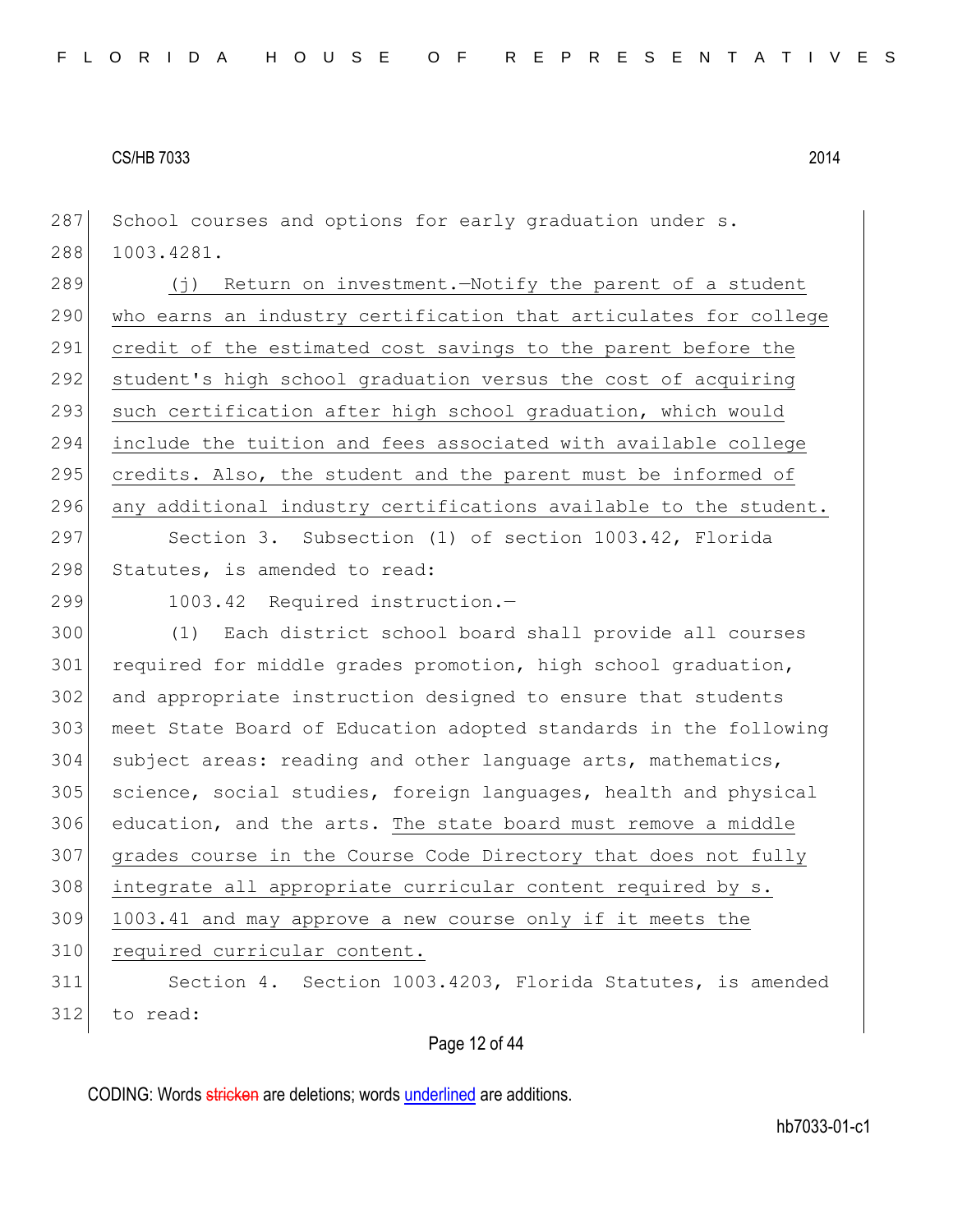313 1003.4203 Digital materials, digital tool recognitions, 314 certificates, and technical assistance.—

315 (1) CAREER AND PROFESSIONAL EDUCATION (CAPE) DIGITAL 316 MATERIALS.—

 $317$  (a) Each district school board, in consultation with the 318 district school superintendent, shall make available career and 319 professional education (CAPE) digital materials that enable for 320 students in prekindergarten through grade 12 in order to enable 321 students to access certificates, career innovation courses, or 322 academic acceleration industry certifications attain digital  $323$  skills. The CAPE digital materials may be integrated into 324 subject area curricula, offered as a separate courses course, 325 made available through open-access options, or deployed through  $326$  online or digital computer applications, subject to available  $327$  funding.

Page 13 of 44  $328$  (b)  $(2)$  Beginning with the 2013-2014 school year, Each 329 district school board, in consultation with the district school 330 superintendent, shall make available CAPE digital and 331 instructional materials, including software applications, to 332 students with disabilities who are in prekindergarten through 333 grade 12. The availability of CAPE digital materials must be 334 communicated to a student's parent during the development of the 335 student's individual educational plan. CAPE digital materials 336 must thereafter be offered to a student in accordance with the 337 | student's individual educational plan, as applicable. 338 (2)<del>(3)</del> DIGITAL TOOL CERTIFICATES.—Digital tool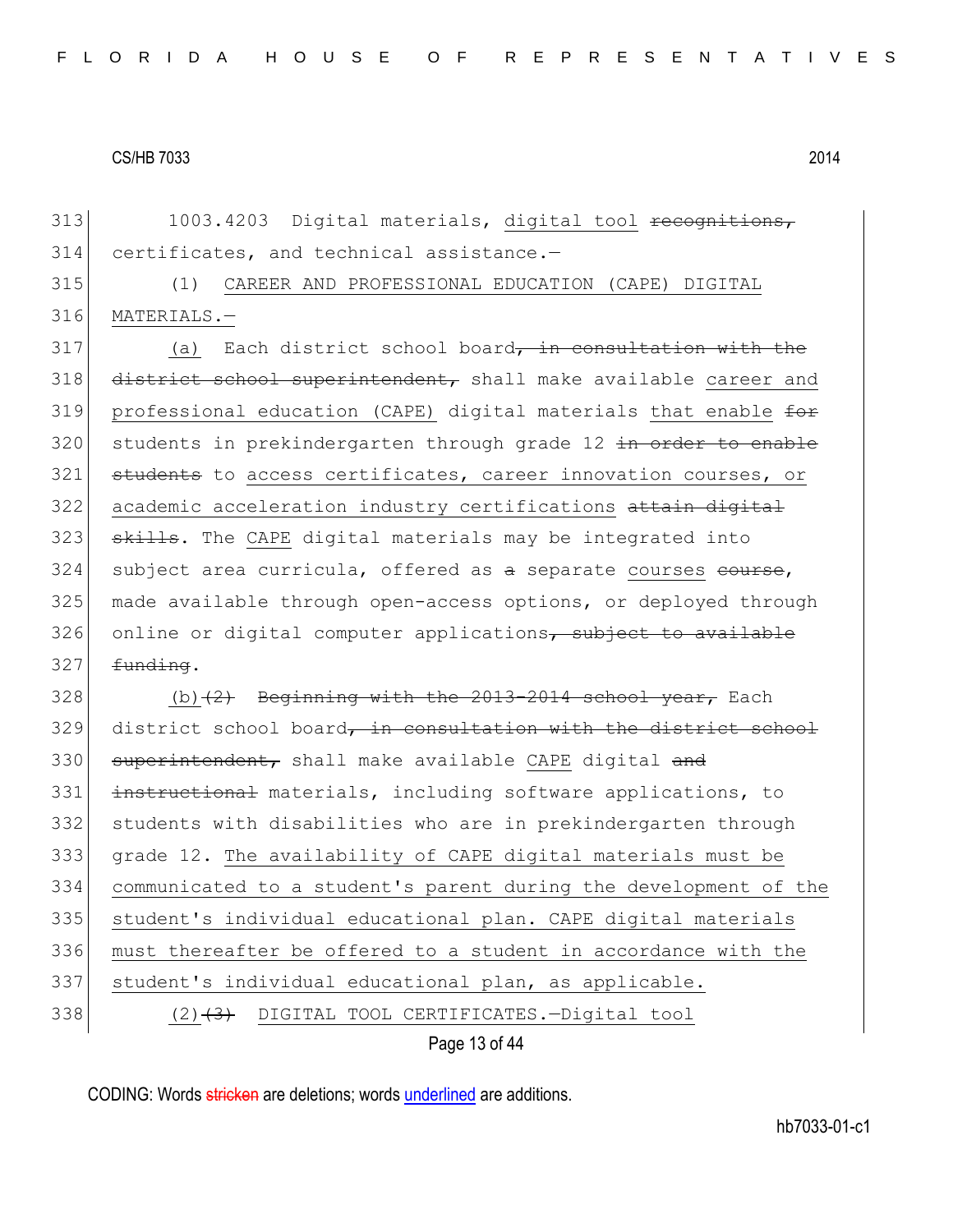Page 14 of 44 339 certificates are identified on the Industry Certification 340 Funding List, pursuant to s. 1008.44, and recognize the digital 341 competencies necessary for a student's academic success and 342 future employment. Targeted skills to be mastered by a student 343 to earn the certificate include, but are not limited to, word 344 processing; spreadsheets; digital arts; cyber security; coding; 345 and development of sound, motion, and color presentations. 346 Subject to available funding, by December 1, 2013, the 347 department shall contract with one or more technology companies, 348 or affiliated nonprofit organizations, that have approved 349 industry certifications identified on the Industry Certification 350 Funding List or the Postsecondary Industry Certification Funding  $351$  List, pursuant to s.  $1003.492$  or s.  $1008.44$ , to develop a 352 Florida Cyber Security Recognition and a Florida Digital Arts 353 Recognition. The department shall notify each school district 354 when the certificates recognitions are developed and available. 355 The certificates recognitions shall be made available to all 356 public elementary and middle school students at no cost to the 357 districts or charter schools.  $358$  (a) Targeted knowledge and skills to be mastered for each 359 recognition shall be identified by the department. Knowledge 360 skills may be demonstrated through student attainment of the 361 below recognitions in particular content areas: 362 1. The Florida Cyber Security Recognition must be based 363 upon an understanding of computer processing operations and, in 364 most part, on cyber security skills that increase a student's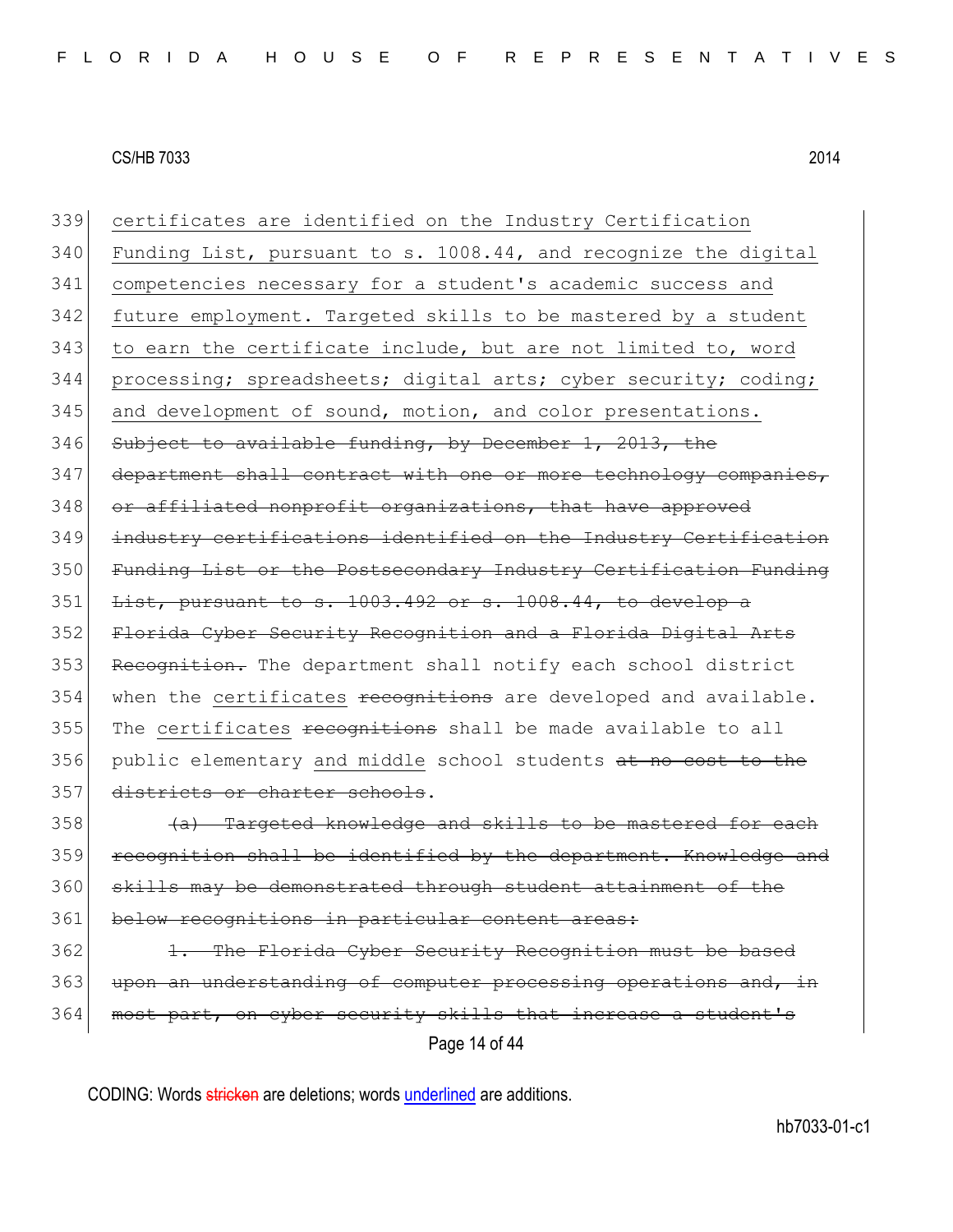365 cyber-safe practices. 366 2. The Florida Digital Arts Recognition must reflect 367 balance of skills in technology and the arts. 368 (b) The technology companies or affiliated nonprofit 369 organizations that provide the recognition must provide open 370 access to materials for teaching and assessing the skills a 371 student must acquire in order to earn a Florida Cyber Security 372 Recognition or a Florida Digital Arts Recognition. The school 373 district shall notify each elementary and middle school advisory 374 council of the methods of delivery of the open-access content 375 and assessments for the certificates. If there is no elementary 376 or middle school advisory council, notification must be provided 377 to the district advisory council. 378  $(4)$  Subject to available funding, by December 1, 2013, the 379 department shall contract with one or more technology companies 380 that have approved industry certifications identified on the 381 Industry Certification Funding List or the Postsecondary 382 Industry Certification Funding List, pursuant to s. 1003.492 or 383 s. 1008.44, to develop a Florida Digital Tools Certificate to 384 indicate a student's digital skills. The department shall notify 385 each school district when the certificate is developed and 386 available. The certificate shall be made available to all public 387 middle grades students at no cost to the districts or charter 388 schools.  $389$  (a) Targeted skills to be mastered for the certificate 390 include digital skills that are necessary to the student's

Page 15 of 44

CODING: Words stricken are deletions; words underlined are additions.

hb7033-01-c1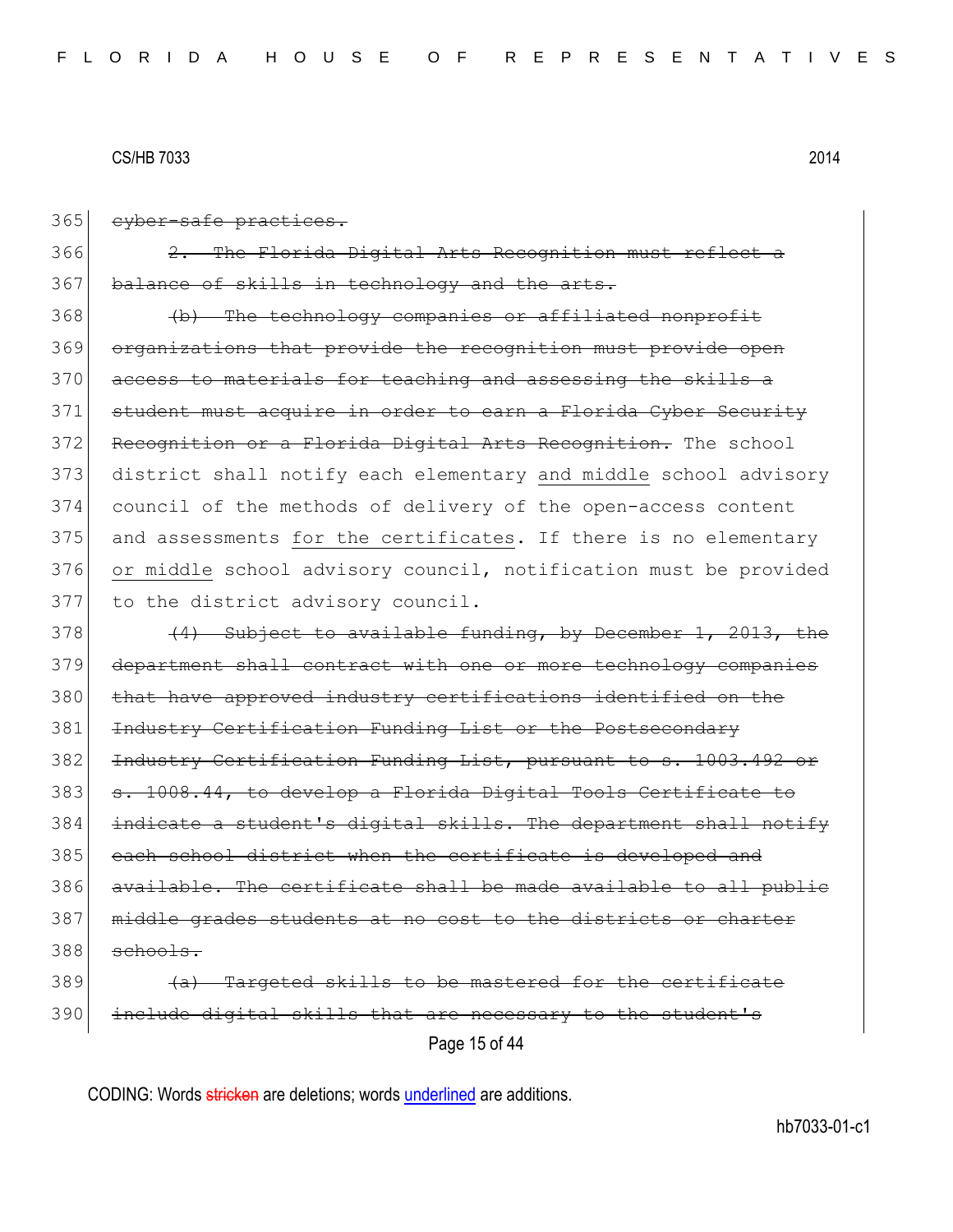Page 16 of 44 391 academic work and skills the student may need in future 392 employment. The skills must include, but are not limited to, 393 word processing, spreadsheet display, and creation of 394 presentations, including sound, text, and graphic presentations, 395 consistent with industry certifications that are listed on the 396 Industry Certification Funding List, pursuant to s. 1003.492.  $397$  (b) A technology company that provides the certificate 398 must provide open access to materials for teaching and assessing 399 the skills necessary to earn the certificate. The school 400 district shall notify each middle school advisory council of the 401 methods of delivery of the open-access content and assessments 402 for the certificate. If there is no middle school advisory 403 council, notification must be provided to the district advisory  $404$  council. 405  $\left\{\leftarrow\right\}$  The Legislature intends that by July 1, 2018, on an 406 annual basis, at least 75 percent of public elementary and 407 middle grades students earn a digital tool Florida Digital Tools 408 certificate. 409 (3)<del>(5)</del> TECHNICAL ASSISTANCE.—The Department of Education  $410$  or a company contracted with under subsection  $(4)$  shall 411 collaborate with Florida educators and school leaders to provide 412 technical assistance to district school boards in the 413 implementation of this section and s. 1006.281. Technical 414 assistance to districts shall include, but is not limited to, 415 identification of digital resources, primarily open-access 416 resources, including digital curriculum, CAPE digital materials,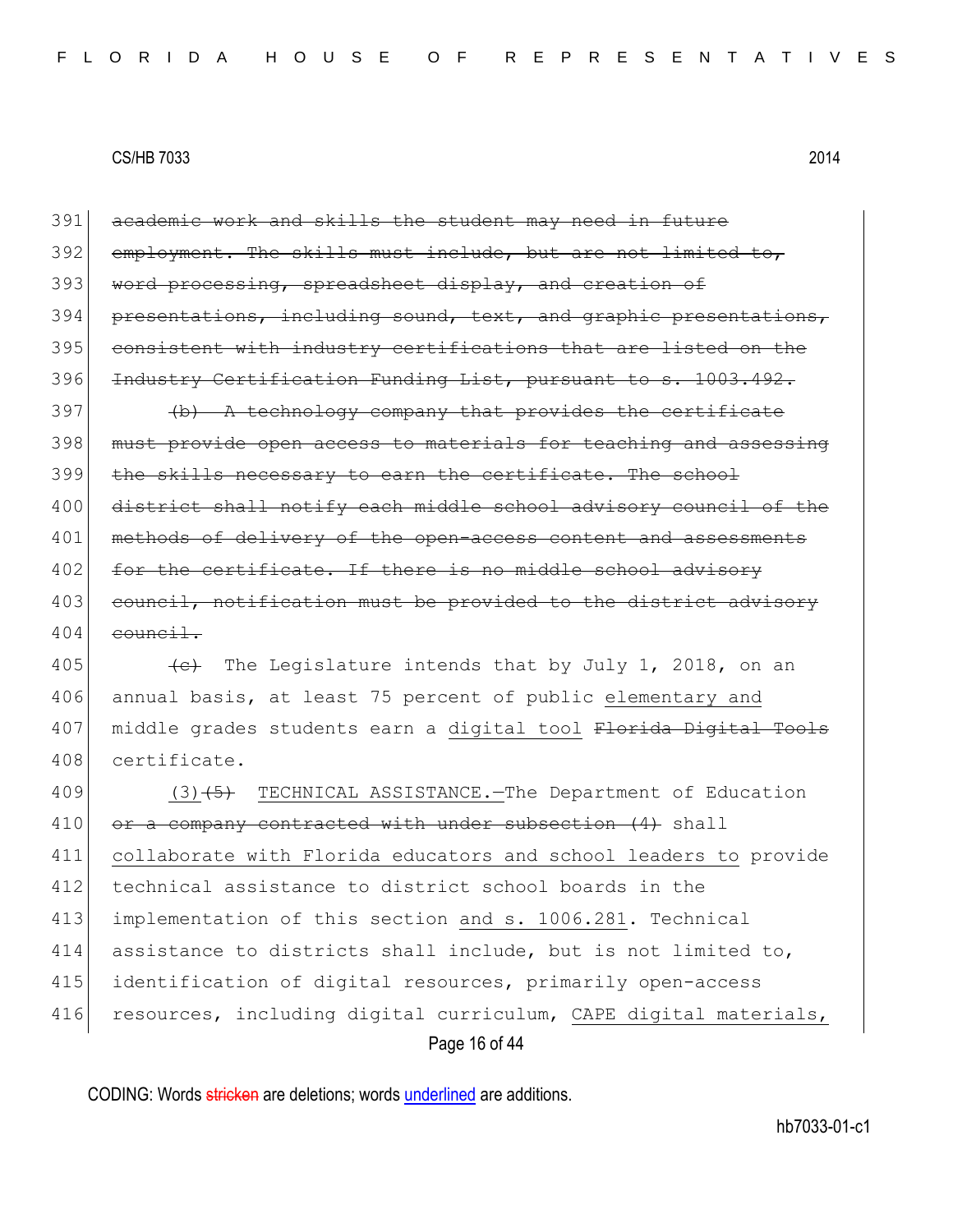417 instructional materials, media assets, and other digital tools 418 and applications; training mechanisms for teachers and others to 419 facilitate integration of digital resources and technologies 420 into instructional strategies; and model policies and procedures 421 that support sustainable implementation practices.

422 (4)<del>(6)</del> PARTNERSHIPS.—A district school board may seek 423 partnerships with other school districts, private businesses, 424 including third-party assessment centers, postsecondary 425 institutions, or consultants to offer classes and instruction to 426 teachers and students to assist the school district in providing 427 CAPE digital materials, certificates, career innovation courses, 428 and academic acceleration industry certifications recognitions, 429 and certificates established pursuant to this section.

430  $(5)$   $(7)$  RULES.—The State Board of Education shall adopt 431 rules to administer this section.

432 Section 5. Paragraph (c) of subsection (3) of section 433 1003.4282, Florida Statutes, is amended to read:

434 1003.4282 Requirements for a standard high school 435 diploma.—

436 (3) STANDARD HIGH SCHOOL DIPLOMA; COURSE AND ASSESSMENT 437 REQUIREMENTS.—

Page 17 of 44 438 (c) Three credits in science.—Two of the three required 439 credits must have a laboratory component. A student must earn 440 one credit in Biology I and two credits in equally rigorous 441 courses. The Biology I EOC assessment constitutes 30 percent of 442 the student's final course grade. Industry certification courses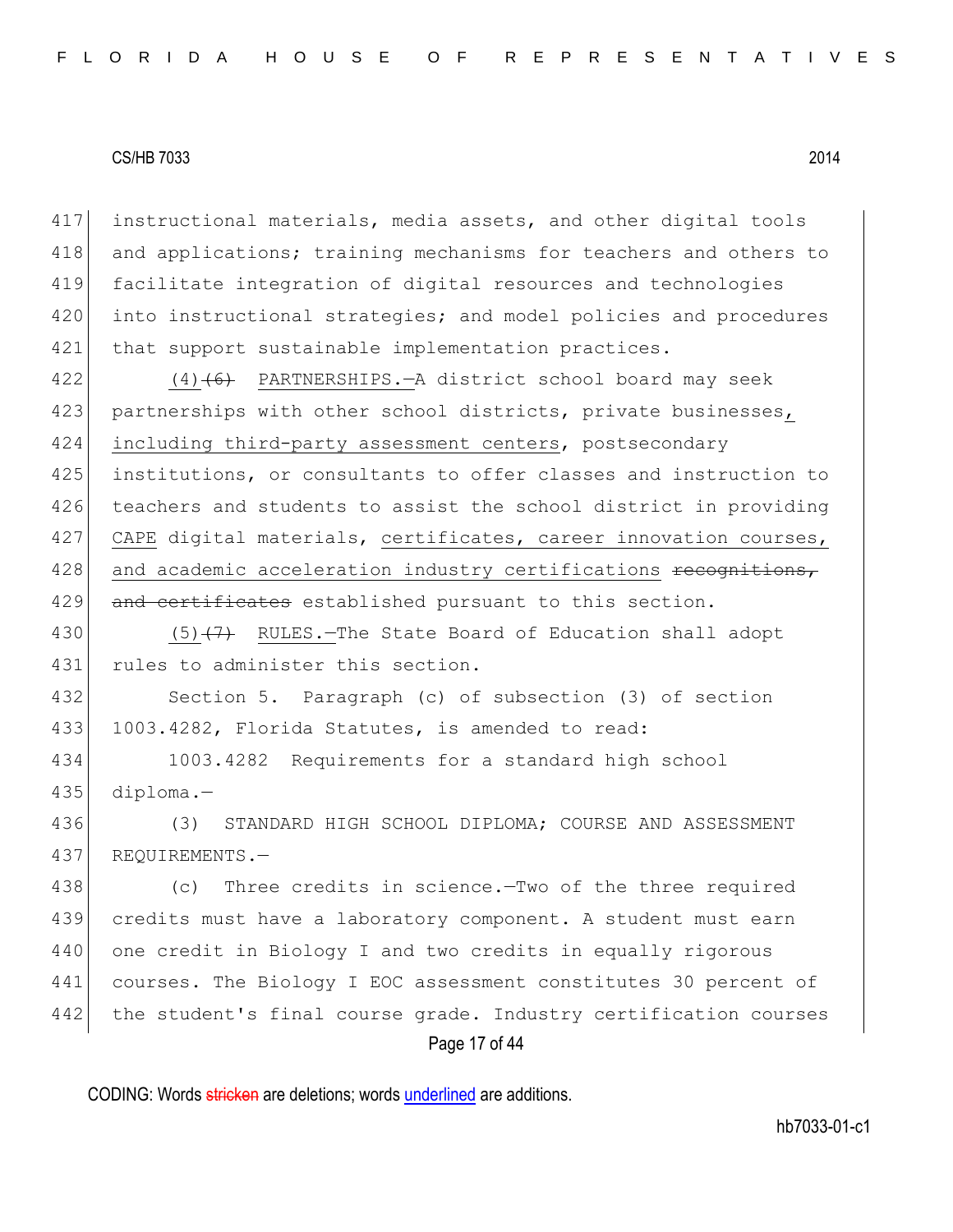Page 18 of 44 443 that lead to college credit may substitute for up to one science 444 credit. One of the three credits in science may be an advanced 445 placement computer science course or a computer science course 446 of appropriate rigor as determined by the State Board of 447 Education. 448 Section 6. Subsection (1) of section 1003.4285, Florida 449 Statutes, is amended to read: 450 1003.4285 Standard high school diploma designations.-451 (1) Each standard high school diploma shall include, as 452 applicable, the following designations if the student meets the 453 criteria set forth for the designation: 454 (a) Scholar designation.—In addition to the requirements 455 of ss. 1003.428 and 1003.4282, as applicable, in order to earn 456 the Scholar designation, a student must satisfy the following 457 requirements: 458 1. English Language Arts (ELA).-Beginning with students 459 entering grade 9 in the 2014-2015 school year When the state 460 transitions to common core assessments, pass the 11th grade ELA 461 statewide, standardized common core assessment. 462 2. Mathematics.—Earn one credit in Algebra II and one 463 credit in statistics or an equally rigorous course and. When the 464 state transitions to common core assessments, students must pass 465 the Algebra II statewide, standardized common core assessment. 466 Beginning with students entering grade 9 in the 2014-2015 school 467 year, a student must also pass the statewide, standardized 468 Geometry end-of-course assessment.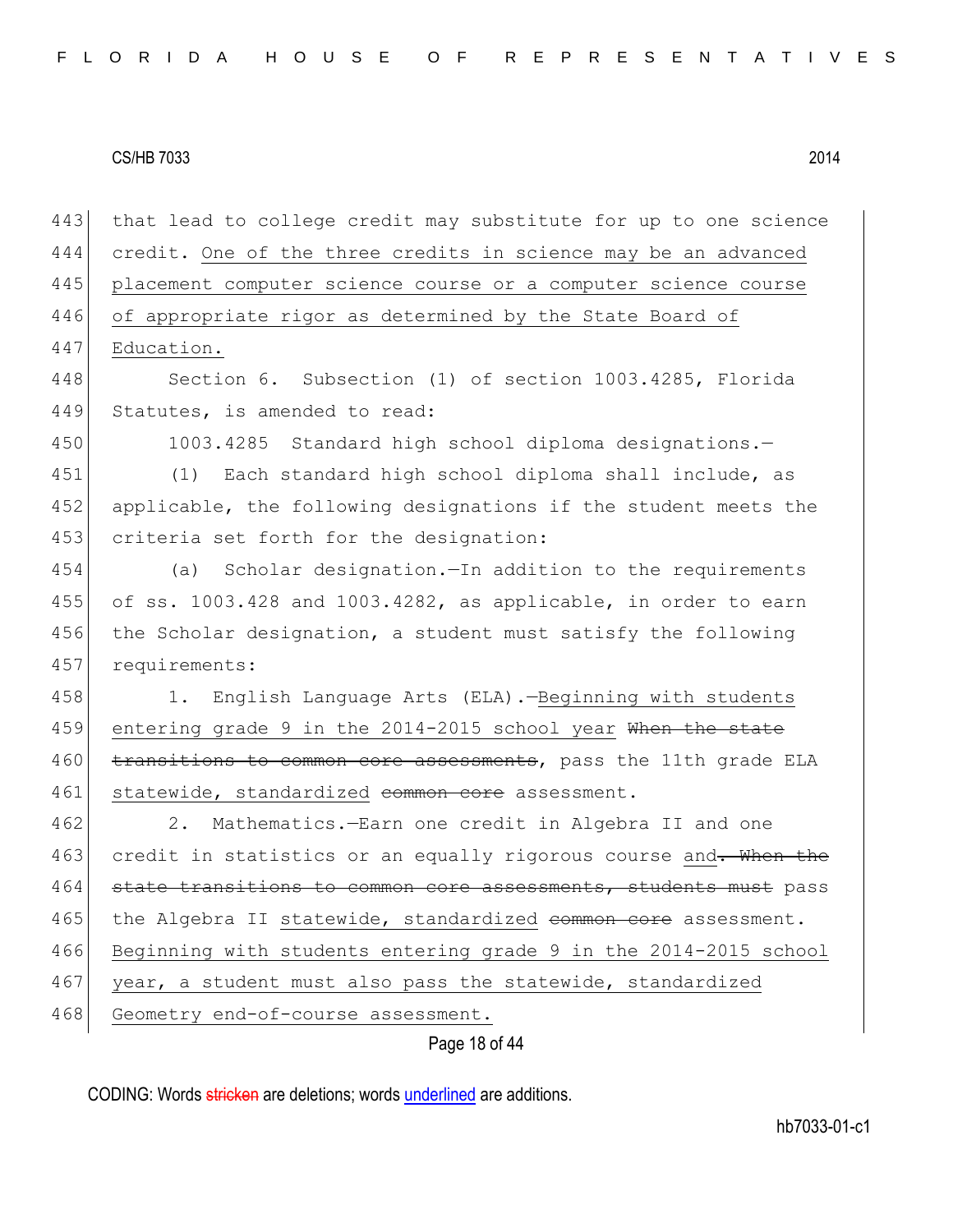469 3. Science.—Pass the statewide, standardized Biology I 470 end-of-course assessment and earn one credit in chemistry or 471 physics and one credit in a course equally rigorous to chemistry 472 or physics. 473 4. Social studies.—Pass the statewide, standardized United 474 States History end-of-course assessment. 475 5. Foreign language.—Earn two credits in the same foreign 476 language. 477 6. Electives.—Earn at least one credit in an Advanced 478 Placement, an International Baccalaureate, an Advanced 479 International Certificate of Education, or a dual enrollment 480 course or earn an industry certification from the Industry 481 Certification Funding List that articulates for college credit. 482 (b) Merit designation. - In addition to the requirements of 483 ss. 1003.428 and 1003.4282, as applicable, in order to earn the 484 Merit designation, a student must attain one or more industry 485 certifications from the Industry Certification Funding List 486 established under s. 1003.492. Beginning with students entering 487 grade 9 in the 2014-2015 school year, a student must attain two 488 or more industry certifications from the Industry Certification 489 Funding List. 490 Section 7. Subsection (3) of section 1003.492, Florida 491 Statutes, is amended to read: 492 1003.492 Industry-certified career education programs.-

Page 19 of 44 493 (3) The Department of Education shall collect student 494 achievement and performance data in industry-certified career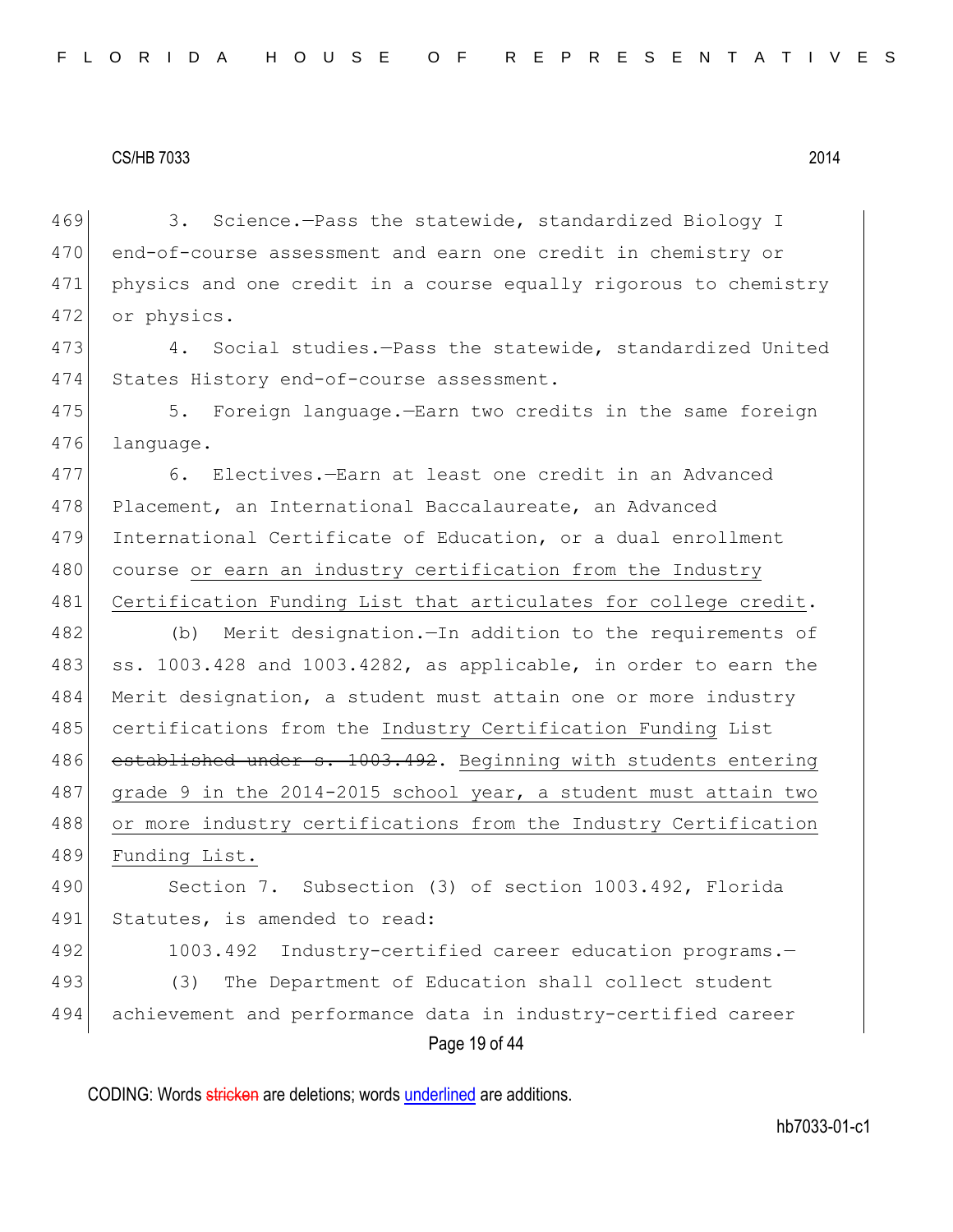495 education programs and career-themed courses and shall work with 496 Workforce Florida, Inc., in the analysis of collected data. The 497 data collection and analyses shall examine the performance of 498 participating students over time. Performance factors shall 499 include, but not be limited to, graduation rates, retention 500 rates, Florida Bright Futures Scholarship awards, additional 501 educational attainment, employment records, earnings, industry 502 certification, return on investment, and employer satisfaction. 503 The results of this study shall be submitted to the President of 504 the Senate and the Speaker of the House of Representatives 505 annually by December 31.

506 Section 8. Subsection (4) is added to section 1003.4935, 507 Florida Statutes, to read:

508 1003.4935 Middle grades career and professional academy 509 courses and career-themed courses.-

 (4) Industry certifications offered in the middle grades that are included on the Industry Certification Funding List are eligible for additional full-time equivalent membership pursuant to s. 1011.62(1).

514 Section 9. Paragraph (c) of subsection (1) of section 515 1003.53, Florida Statutes, is amended to read:

516 1003.53 Dropout prevention and academic intervention.  $517$  (1)

Page 20 of 44 (c) A student shall be identified as being eligible to receive services funded through the dropout prevention and academic intervention program based upon one of the following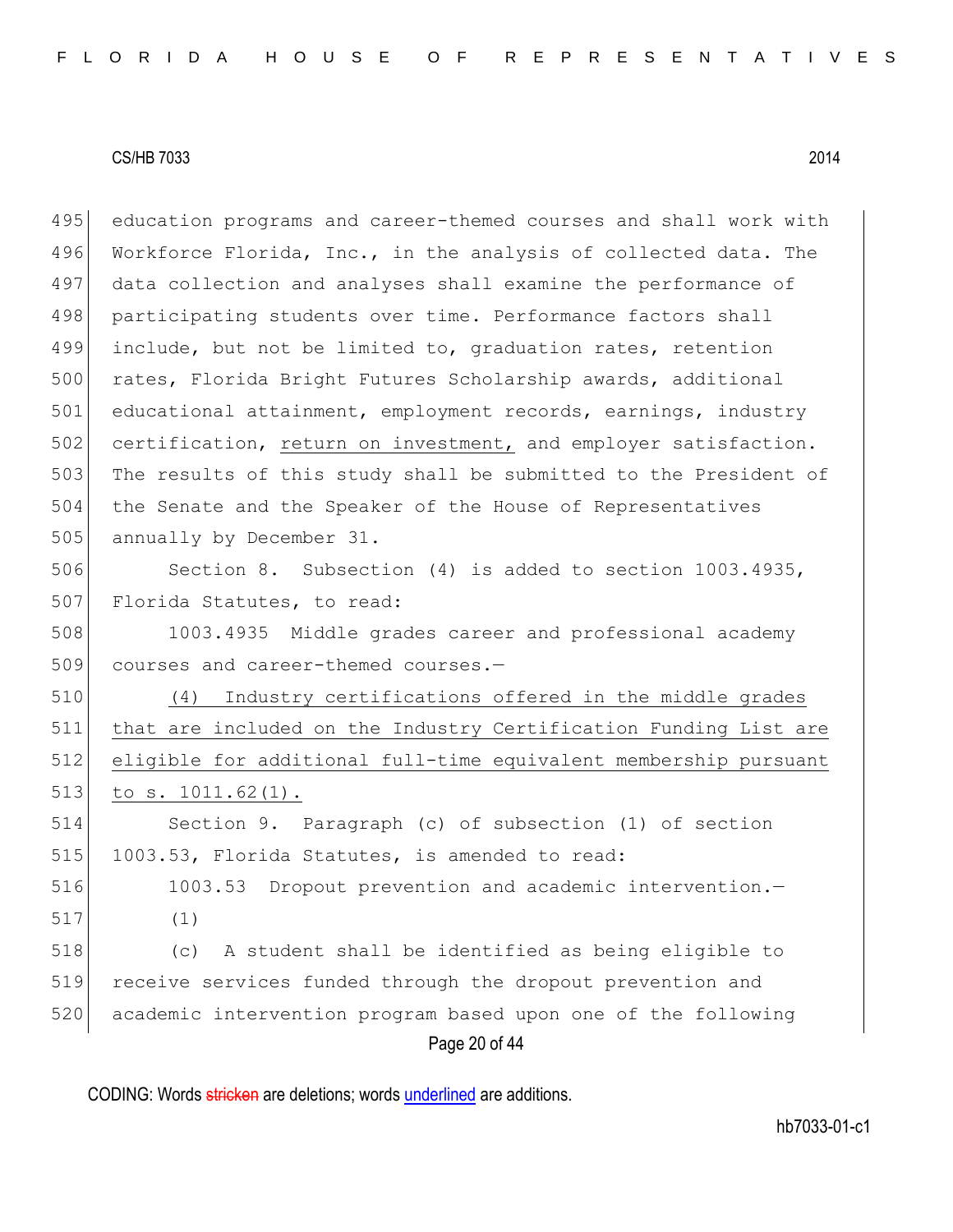521 criteria:

522 1. The student is academically unsuccessful as evidenced 523 by low test scores, retention, failing grades, low grade point 524 average, falling behind in earning credits, or not meeting the 525 state or district proficiency levels in reading, mathematics, or 526 writing.

527 2. The student has a pattern of excessive absenteeism or 528 has been identified as a habitual truant.

529 3. The student has a history of disruptive behavior in 530 school or has committed an offense that warrants out-of-school 531 suspension or expulsion from school according to the district 532 school board's code of student conduct. For the purposes of this 533 program, "disruptive behavior" is behavior that:

 a. Interferes with the student's own learning or the educational process of others and requires attention and assistance beyond that which the traditional program can provide or results in frequent conflicts of a disruptive nature while the student is under the jurisdiction of the school either in or 539 out of the classroom; or

540 b. Severely threatens the general welfare of students or 541 others with whom the student comes into contact.

542 4. The student is identified by a school's early warning 543 system pursuant to s. 1001.42(18)(b).

544 Section 10. Section 1006.135, Florida Statutes, is amended 545 to read:

Page 21 of 44 546 1006.135 Hazing prohibited at high schools with any of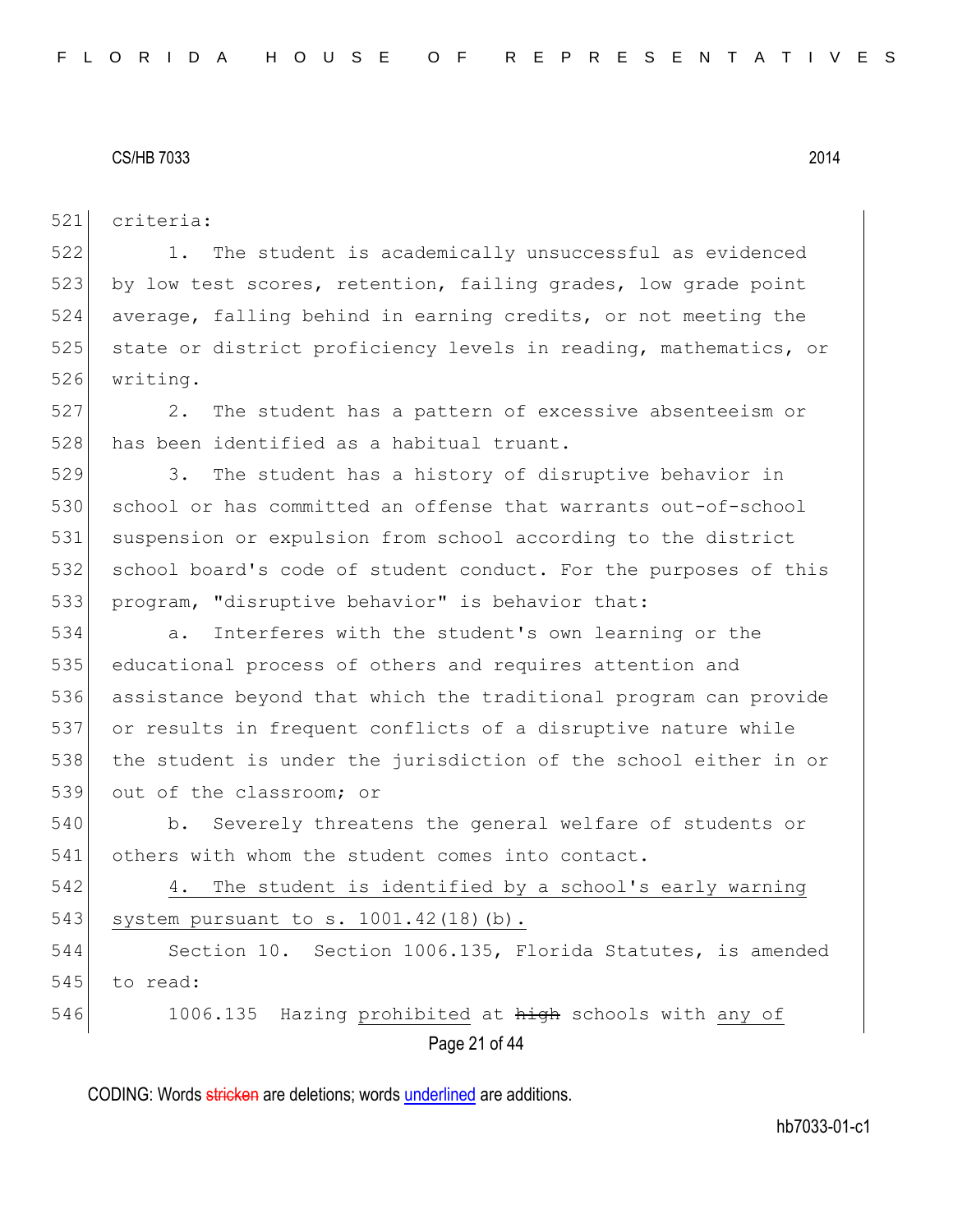| 547 | grades 6-12 9-12 prohibited.-                                   |
|-----|-----------------------------------------------------------------|
| 548 | DEFINITION. - As used in this section, "hazing" means<br>(1)    |
| 549 | any action or situation that recklessly or intentionally        |
| 550 | endangers the mental or physical health or safety of a student  |
| 551 | at a high school with any of grades 6 9 through 12 for purposes |
| 552 | including, but not limited to, initiation or admission into or  |
| 553 | affiliation with any organization operating under the sanction  |
| 554 | of a high school with any of grades 6 9 through 12. "Hazing"    |
| 555 | includes, but is not limited to: $\overline{z}$                 |
| 556 | (a) Pressuring, or coercing, or forcing a the student           |
| 557 | into:                                                           |
| 558 | Violating state or federal law;<br>1.                           |
| 559 | 2.<br>Consuming any food, liquor, drug, or other substance;     |
| 560 | or                                                              |
| 561 | 3. Participating in physical activity that could adversely      |
| 562 | affect the health or safety of the student.                     |
| 563 | Any brutality of a physical nature, such as whipping,<br>(b)    |
| 564 | beating, branding, or exposure to the elements, forced          |
| 565 | consumption of any food, liquor, drug, or other substance, or   |
| 566 | other forced physical activity that could adversely affect the  |
| 567 | physical health or safety of the student, and also includes any |
| 568 | activity that would subject the student to extreme mental       |
| 569 | stress, such as sleep deprivation, forced exclusion from social |
| 570 | contact, forced conduct that could result in extreme            |
| 571 | embarrassment, or other forced activity that could adversely    |
| 572 | affect the mental health or dignity of the student.             |
|     | Page 22 of 44                                                   |

CODING: Words stricken are deletions; words underlined are additions.

hb7033-01-c1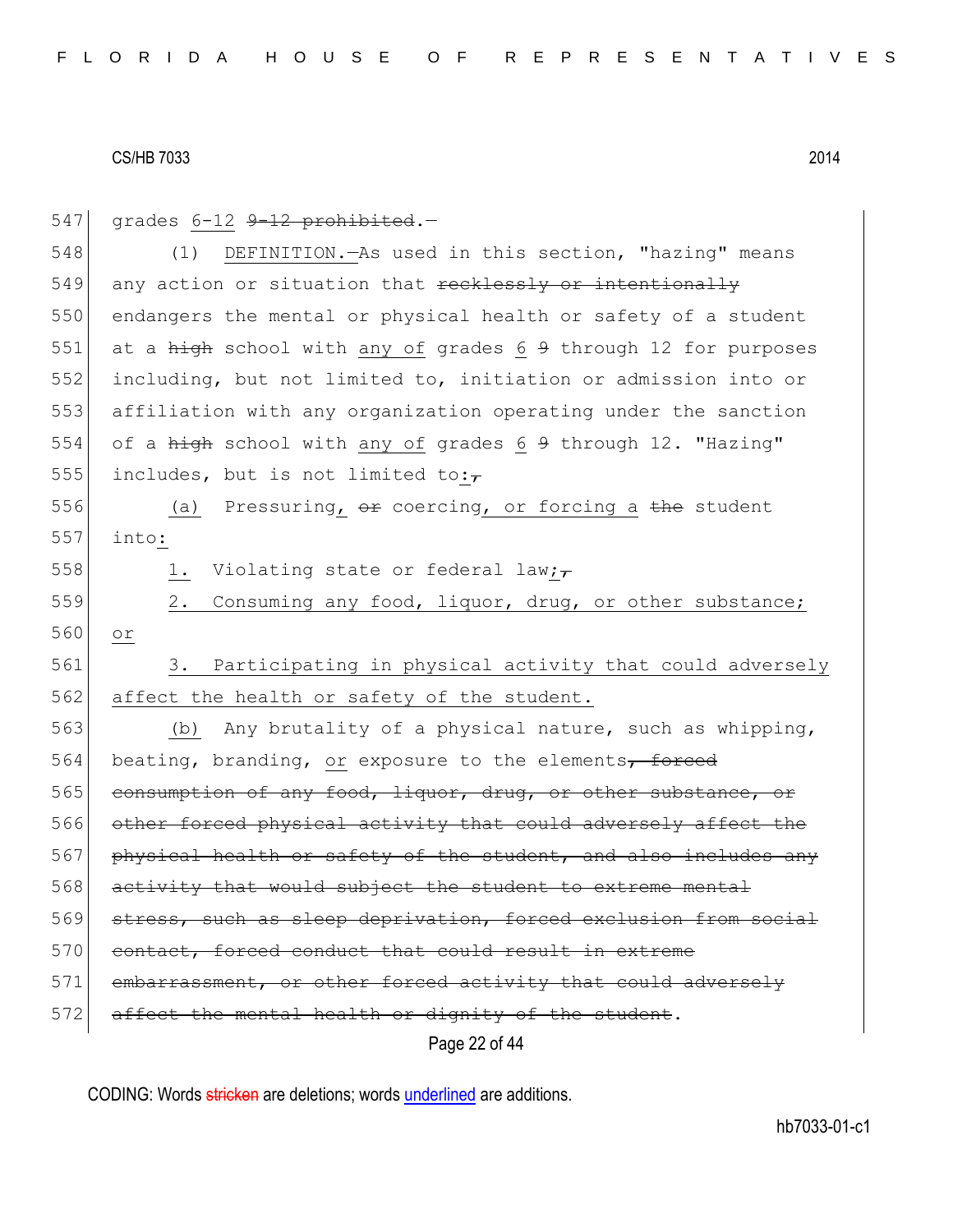| 573 |                                                                  |
|-----|------------------------------------------------------------------|
| 574 | Hazing does not include customary athletic events or other       |
| 575 | similar contests or competitions or any activity or conduct that |
| 576 | furthers a legal and legitimate objective.                       |
| 577 | SCHOOL DISTRICT POLICY. - Each school district shall<br>(2)      |
| 578 | adopt in rule a policy that prohibits hazing and establishes     |
| 579 | consequences for a student who commits an act of hazing. The     |
| 580 | policy must include:                                             |
| 581 | A definition of hazing, which must include the<br>(a)            |
| 582 | definition provided in this section.                             |
| 583 | A procedure for reporting an alleged act of hazing,<br>(b)       |
| 584 | including provisions that permit a person to anonymously report  |
| 585 | such an act. However, disciplinary action may not be based       |
| 586 | solely on an anonymous report.                                   |
| 587 | A requirement that a school with any of grades 9<br>(C)          |
| 588 | through 12 report an alleged act of hazing to a local law        |
| 589 | enforcement agency if the alleged act meets the criteria         |
| 590 | established under subsection (3).                                |
| 591 | A provision for referral of victims and perpetrators<br>(d)      |
| 592 | of hazing to a certified school counselor.                       |
| 593 | A requirement that each incident of hazing be reported<br>(e)    |
| 594 | in the school's safety and discipline report required under s.   |
| 595 | 1006.09(6). The report must include the number of hazing         |
| 596 | incidents reported, the number of incidents referred to a local  |
| 597 | law enforcement agency, the number of incidents that result in   |
| 598 | disciplinary action taken by the school, and the number of       |
|     | Page 23 of 44                                                    |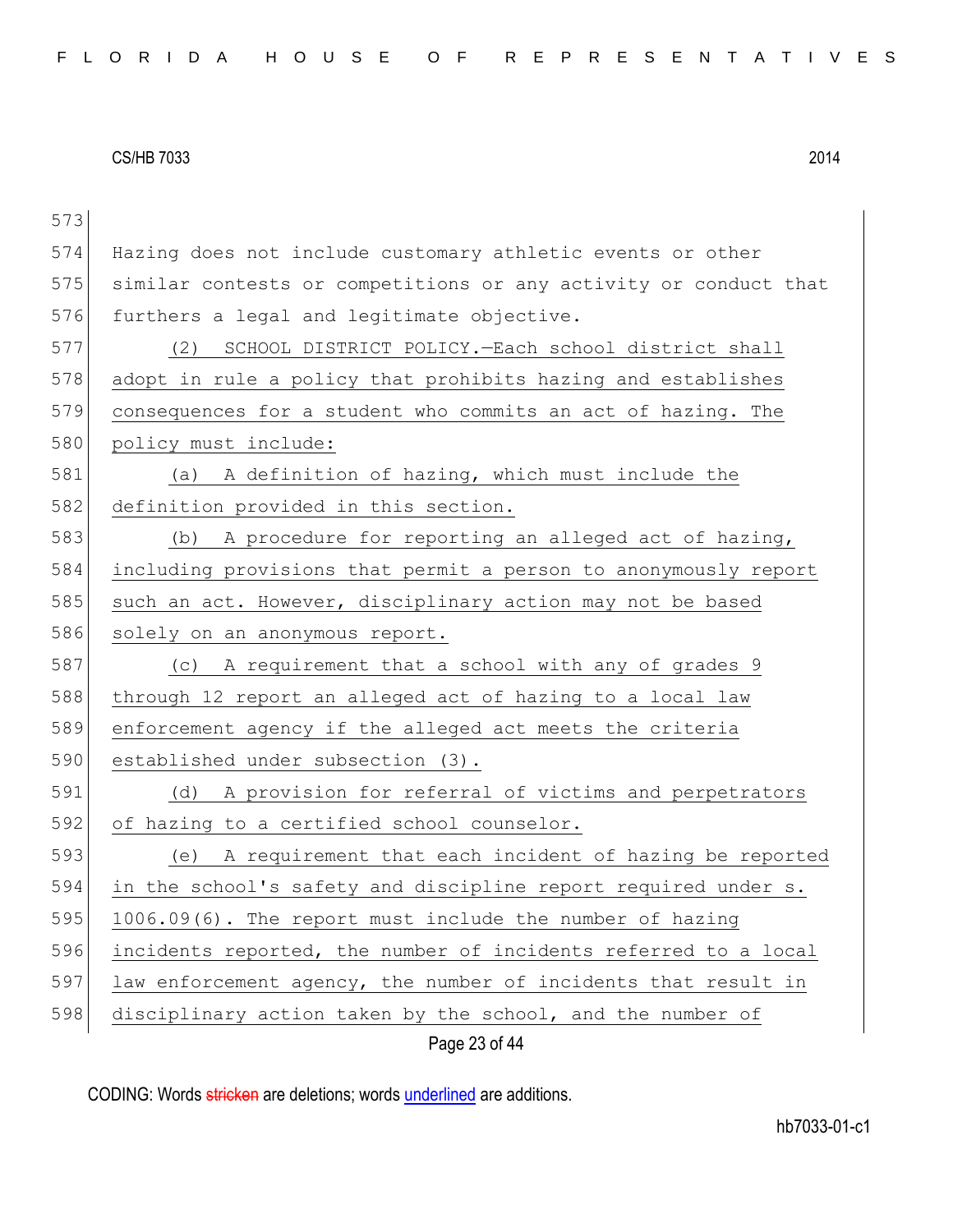599 incidents that do not result in either referral to a local law 600 enforcement agency or disciplinary action taken by the school. 601 (3) $(2)$  CRIMINAL PENALTIES. This subsection applies only to 602 students in any of grades 9 through 12. 603 (a)1. A person who commits an act of hazing, a third 604 degree felony, punishable as provided in  $s. 775.082$  or  $s.$ 605  $\mid$  775.083, when he or she intentionally or recklessly commits any 606 act of hazing as defined in subsection  $(1)$  upon another person 607 who is a member of or an applicant to any type of student 608 organization commits a third degree felony, punishable as 609 provided in s. 775.082 or s. 775.083, if the person knew or 610 should have known the act would result in serious bodily injury  $611$  or death of such other person and the act hazing results in 612 serious bodily injury or death of such other person. 613  $\left| \frac{2 \cdot (3)}{2 \cdot 4} \right|$  A person who commits an act of hazing, a first 614 degree misdemeanor, punishable as provided in s. 775.082 or s. 615  $775.083$ , when he or she intentionally or recklessly commits any 616  $\sigma$  act of hazing as defined in subsection (1) upon another person 617 who is a member of or an applicant to any type of student 618 organization commits a first degree misdemeanor, punishable as 619 provided in s. 775.082 or s. 775.083, if the person knew or 620 should have known the act would create a potential risk of 621 physical injury or death to such other person and the act  $h$ azing 622 creates a potential substantial risk of physical injury or death 623 to such other person. 624 (b) $(4)$  As a condition of any sentence imposed pursuant to

Page 24 of 44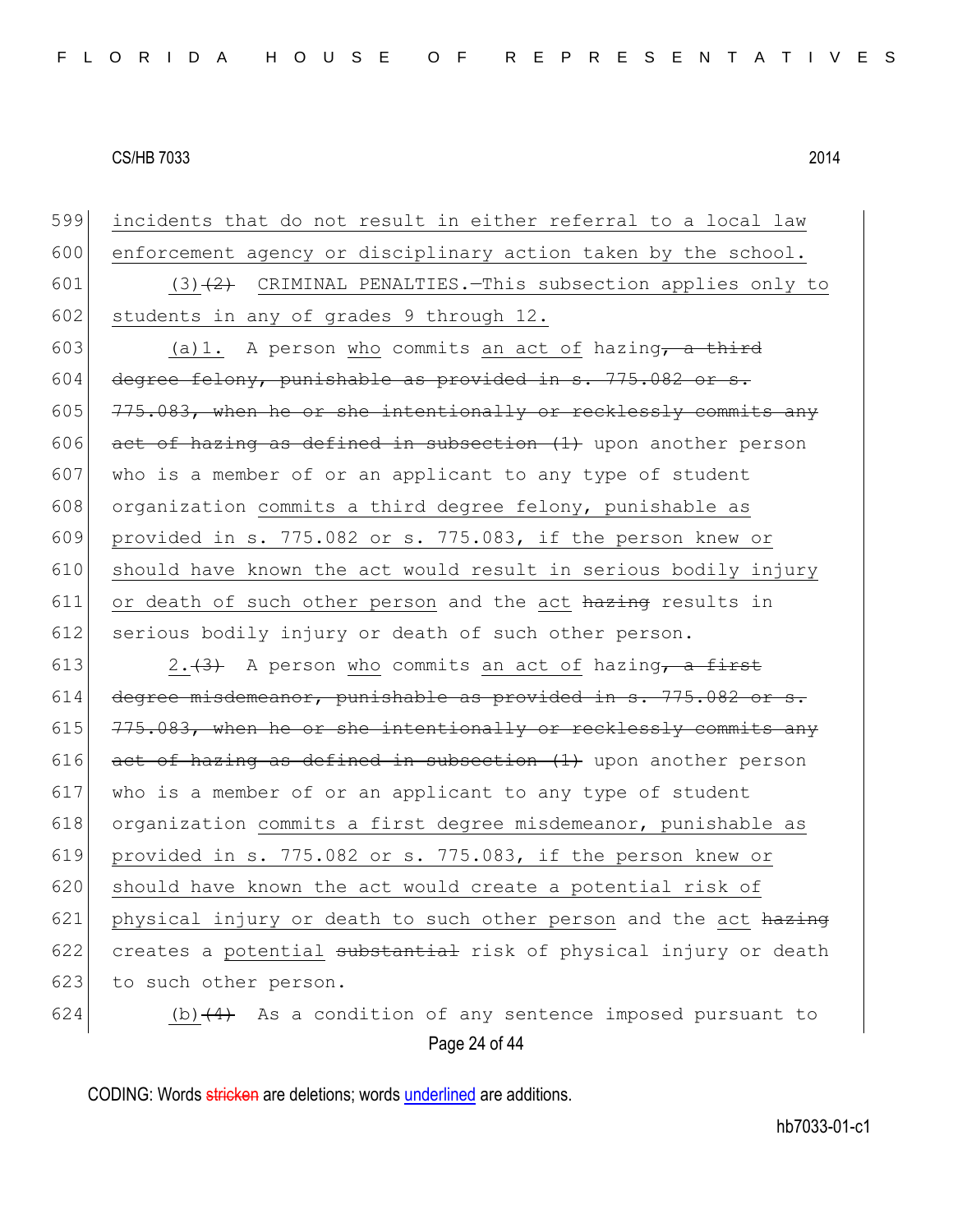Page 25 of 44 625 paragraph (a) subsection  $(2)$  or subsection  $(3)$ , the court:  $626$  1. Shall order the defendant to attend and complete a 4-627 hour hazing education course and may also impose a condition of 628 drug or alcohol probation. 629 2. May require the defendant to make a public apology to 630 the students and victims at the school. 631 3. May require the defendant to participate in a school-632 sponsored antihazing campaign to raise awareness of what 633 constitutes hazing and the penalties for hazing. 634 (c) $(5)$  It is not a defense to a charge of hazing that: 635 1. $\frac{a}{a}$  Consent of the victim had been obtained; 636 2. $\leftrightarrow$  The conduct or activity that resulted in the death 637 or injury of a person was not part of an official organizational 638 event or was not otherwise sanctioned or approved by the 639 organization; or  $640$  3. (e) The conduct or activity that resulted in death or 641 injury of the person was not done as a condition of membership 642 to an organization. 643  $(4)$  (6) CONSTRUCTION. This section shall not be construed 644 to preclude prosecution for a more general offense resulting 645 from the same criminal transaction or episode. 646 Section 11. Paragraph (i) is added to subsection (3) of 647 section 1007.01, Florida Statutes, to read: 648 1007.01 Articulation; legislative intent; purpose; role of 649 the State Board of Education and the Board of Governors; 650 Articulation Coordinating Committee.-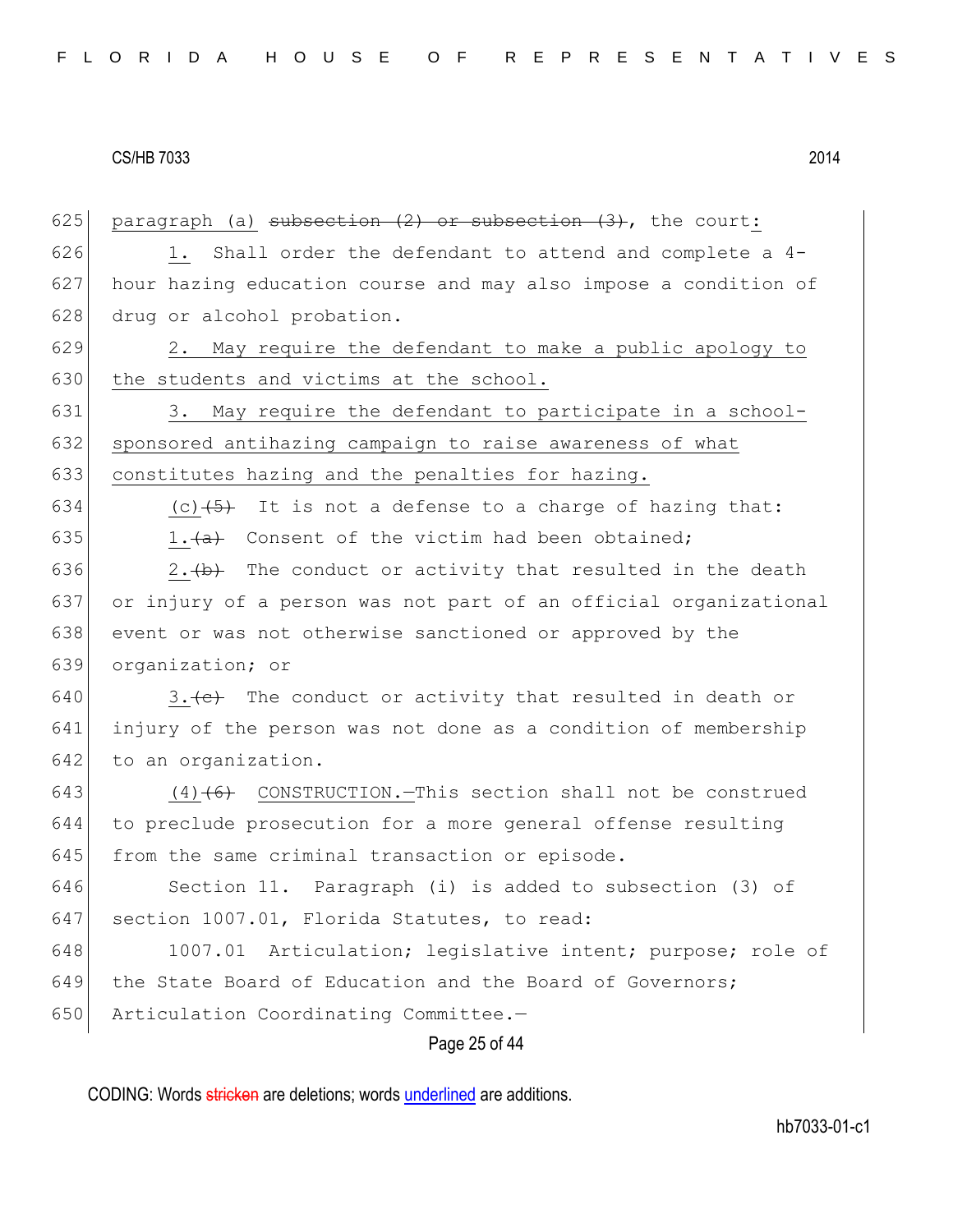Page 26 of 44 651 (3) The Commissioner of Education, in consultation with 652 the Chancellor of the State University System, shall establish 653 the Articulation Coordinating Committee, which shall make 654 recommendations related to statewide articulation policies and 655 issues regarding access, quality, and reporting of data 656 maintained by the K-20 data warehouse, established pursuant to 657 ss. 1001.10 and 1008.31, to the Higher Education Coordination 658 Council, the State Board of Education, and the Board of 659 Governors. The committee shall consist of two members each 660 representing the State University System, the Florida College 661 System, public career and technical education, K-12 education, 662 and nonpublic postsecondary education and one member 663 representing students. The chair shall be elected from the 664 membership. The Office of K-20 Articulation shall provide 665 administrative support for the committee. The committee shall: 666 (i) Review statewide articulation agreement proposals for 667 industry certifications and make recommendations to the State 668 Board of Education for approval. After an industry certification 669 is adopted by the State Board of Education for inclusion on the 670 Industry Certification Funding List, the Chancellor of Career 671 and Adult Education, within 90 days, must provide to the 672 Articulation Coordinating Committee recommendations for 673 articulation of postsecondary credit for related degrees for the 674 approved certifications. 675 Section 12. Section 1007.273, Florida Statutes, is created 676 to read: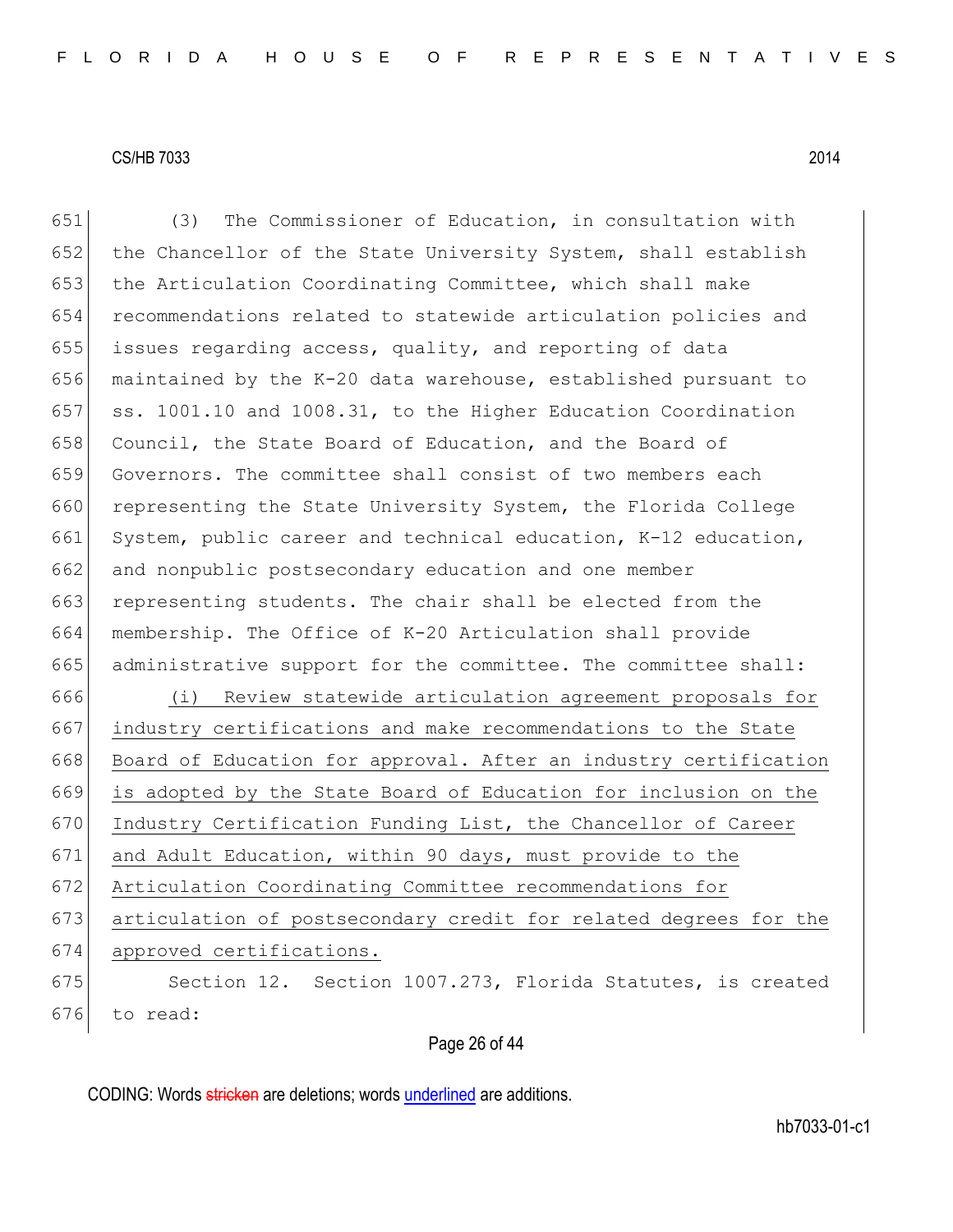| 677 | 1007.273 Collegiate High School Program.-                        |
|-----|------------------------------------------------------------------|
| 678 | The Collegiate High School Program is established to<br>(1)      |
| 679 | provide eligible high school students in any of grades 9 through |
| 680 | 12 an option to participate in academically challenging          |
| 681 | educational environments that offer rigorous academic            |
| 682 | instruction and career preparation. All students shall have      |
| 683 | access to options that allow them to simultaneously earn a       |
| 684 | standard high school diploma, at least 30 credits toward an      |
| 685 | associate or baccalaureate degree to include completion of the   |
| 686 | 15-credit general education core course requirements established |
| 687 | pursuant to s. 1007.25, and industry certifications.             |
| 688 | Each Florida College System institution shall offer a<br>(2)     |
| 689 | collegiate high school program that will be available to all     |
| 690 | eligible high school students in the institution's service area  |
| 691 | and that will be funded in accordance with the requirements of   |
| 692 | ss. 1007.271 and 1011.62. A high school operated by a Florida    |
| 693 | College System institution that is funded pursuant to s.         |
| 694 | 1002.33(17) satisfies this requirement. State University System  |
| 695 | institutions and eligible independent colleges and universities  |
| 696 | pursuant to s. 1011.62(1)(i) may offer a collegiate high school  |
| 697 | program.                                                         |
| 698 | Each Florida College System institution must submit to<br>(3)    |
| 699 | the Chancellor of the Florida College System, by January 1,      |
| 700 | 2015, a plan to offer a collegiate high school program. The plan |
| 701 | must:                                                            |

# Page 27 of 44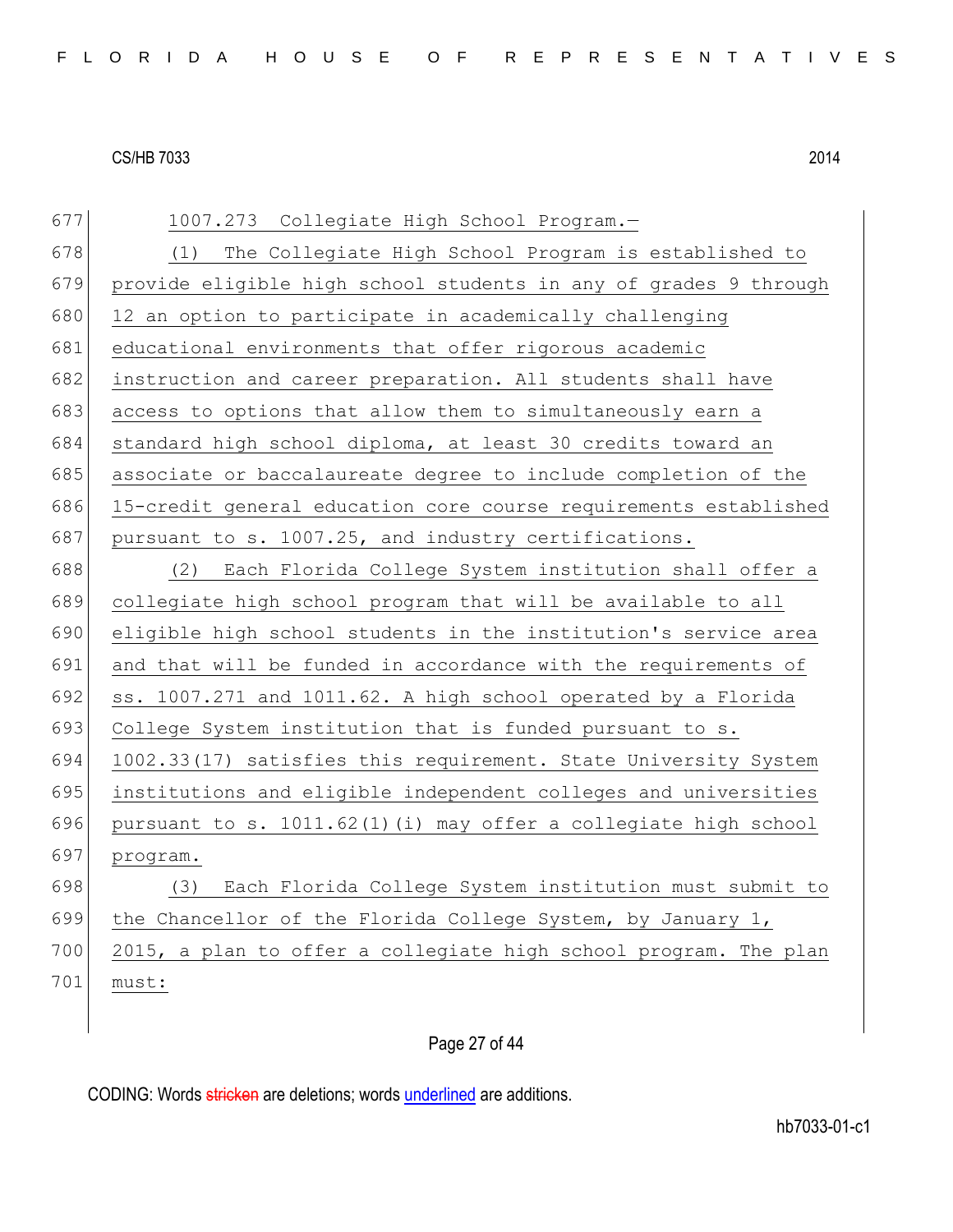| 702 | Identify the grade levels to be included in the<br>(a)           |
|-----|------------------------------------------------------------------|
| 703 | collegiate high school program which must, at a minimum, include |
| 704 | grade 12.                                                        |
| 705 | Describe the collegiate high school program, including<br>(b)    |
| 706 | the delineation of courses and industry certifications offered,  |
| 707 | including online course availability; the high school credits    |
| 708 | earned for each postsecondary course taken; the applicability of |
| 709 | courses to postsecondary general education requirements and      |
| 710 | students' selected meta-majors pursuant to s. 1008.30; student   |
| 711 | eligibility criteria; and the enrollment process and deadlines.  |
| 712 | Describe the methods, medium, and process by which<br>(C)        |
| 713 | students and their parents are annually informed about the       |
| 714 | collegiate high school program, which must contain the           |
| 715 | information described in paragraphs (a) and (b).                 |
| 716 | Identify the delivery methods for instruction and the<br>(d)     |
| 717 | instructors for all courses, including their required academic   |
| 718 | credentials.                                                     |
| 719 | Identify student progress monitoring mechanisms and<br>(e)       |
| 720 | the career and academic counseling services to be provided to    |
| 721 | students by the Florida College System institution in            |
| 722 | cooperation with the school districts in its service area.       |
| 723 | Establish a program review and accountability system<br>(f)      |
| 724 | that provides data regarding student performance outcomes and    |
| 725 | solicits student feedback on the program.                        |
| 726 | Each student participating in a collegiate high school<br>(4)    |
| 727 | program must enter into a student performance contract which     |
|     | Page 28 of 44                                                    |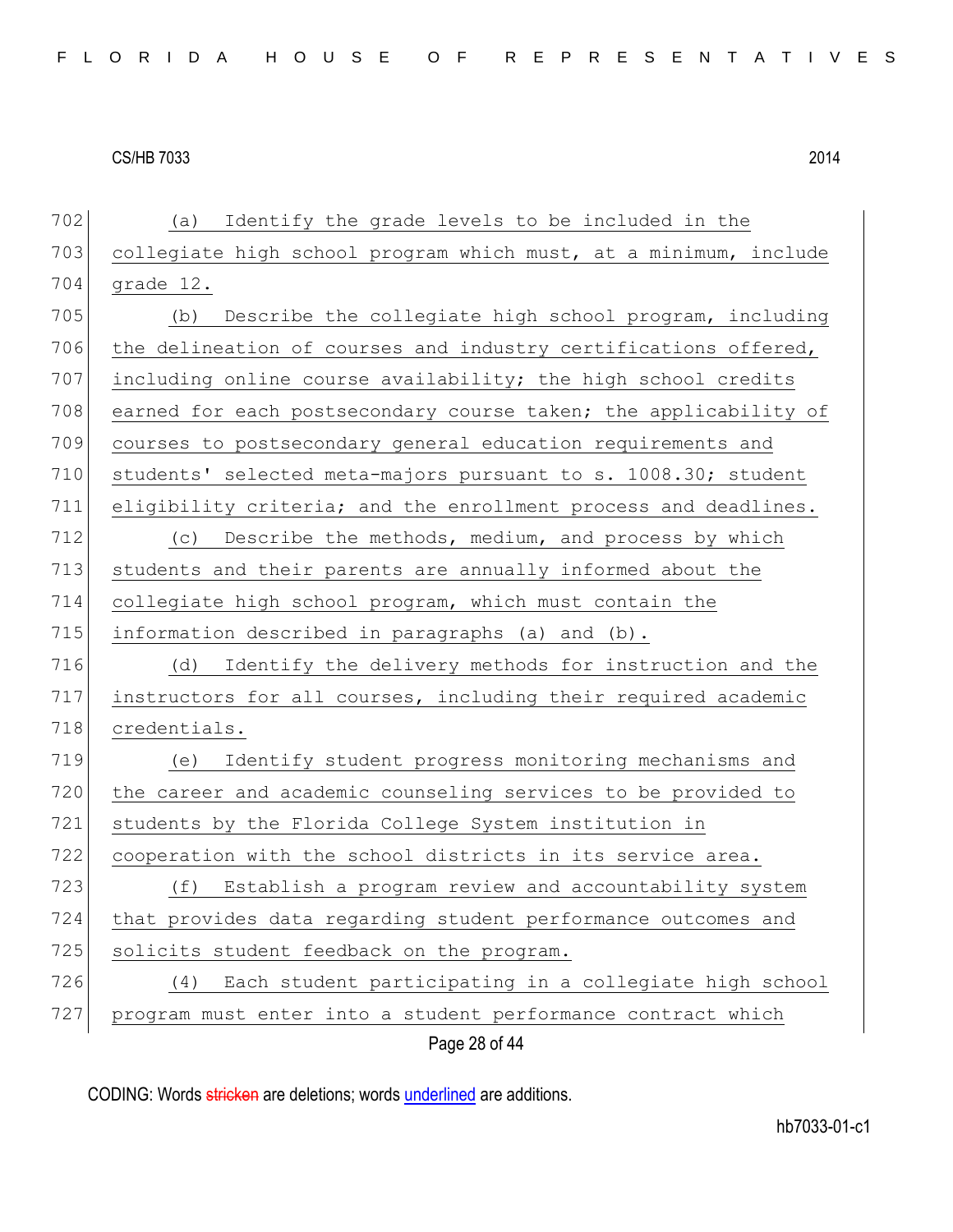| 728 | must be signed by the student, the parent, and a representative       |
|-----|-----------------------------------------------------------------------|
| 729 | of the school district and the postsecondary institution. The         |
| 730 | performance contract must include the schedule of courses, by         |
| 731 | semester, to be taken by the student, student attendance              |
| 732 | requirements, and course grade requirements. If the student           |
| 733 | fails to meet the terms and conditions of the performance             |
| 734 | contract, the student shall be removed from the program and the       |
| 735 | parent shall be notified.                                             |
| 736 | Section 13. Section 1008.44, Florida Statutes, is amended             |
| 737 | to read:                                                              |
| 738 | 1008.44 Industry certifications; certificates; Industry               |
| 739 | Certification Funding List and Postsecondary Industry                 |
| 740 | Certification Funding List.-                                          |
| 741 | (1) Pursuant to ss. $1003.4203$ and $\frac{1003.492}{1003.492}$ , the |
| 742 | Department of Education shall, at least annually, identify,           |
| 743 | under rules adopted by the State Board of Education, the              |
| 744 | Industry Certification Funding List that must be applied in the       |
| 745 | distribution of funding to school districts pursuant to s.            |
| 746 | 1011.62.                                                              |
| 747 | The Commissioner of Education may at any time<br>(a)                  |
| 748 | recommend adding the following certifications and certificates:       |
| 749 | Industry certifications that do not articulate for<br>1.              |
| 750 | college credit.                                                       |
| 751 | Industry certifications that articulate for college<br>2.             |
| 752 | credit.                                                               |
| 753 | Academic acceleration industry certifications that<br>3.              |
|     | Page 29 of 44                                                         |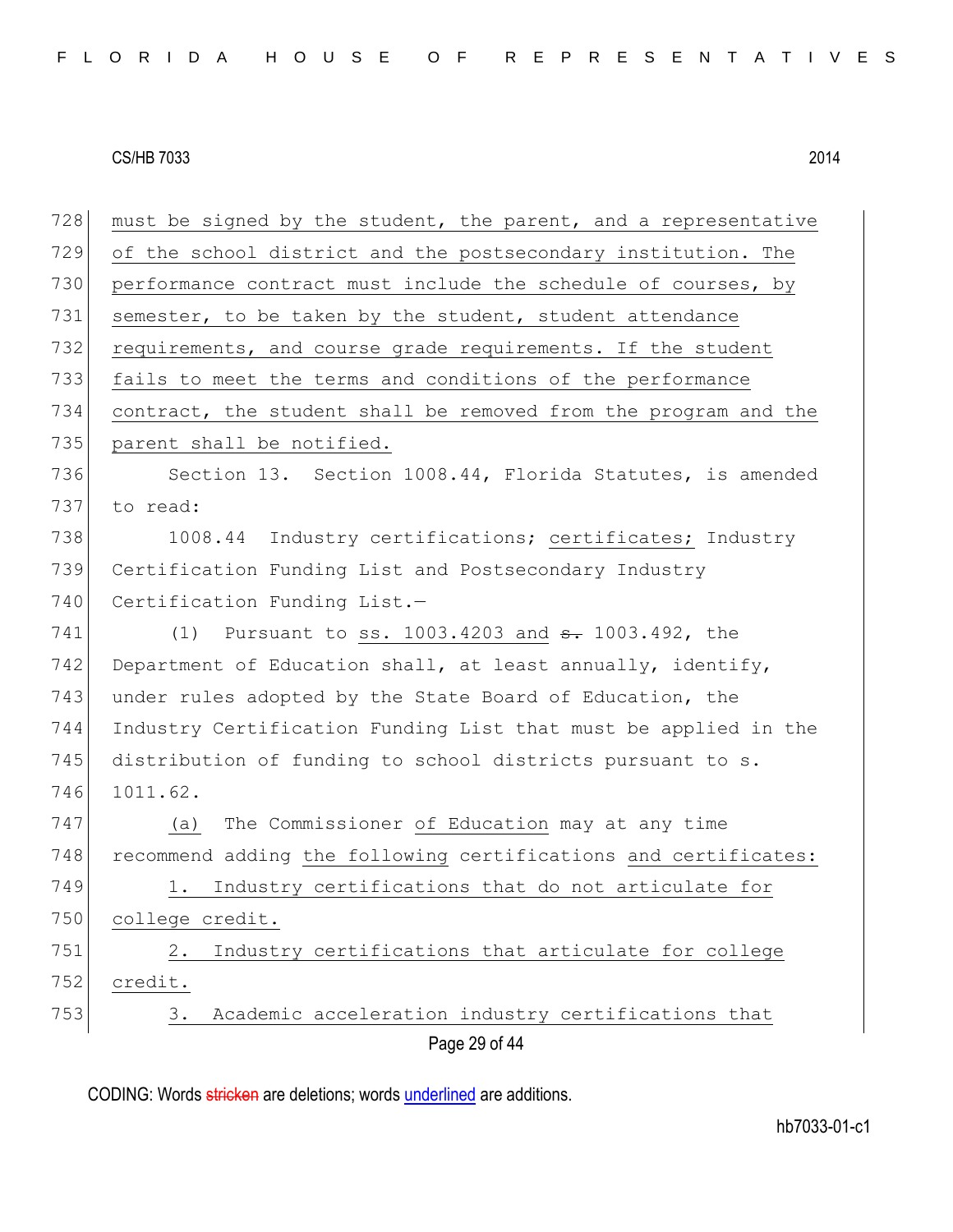Page 30 of 44 754 articulate for 15 or more college credit hours. 755 4. No more than 15 digital tool certificates that do not 756 articulate for college credit and that are limited to the areas 757 of word processing; spreadsheets; digital arts; cyber security; 758 coding; and development of sound, motion, and color 759 presentations. 760 5. Career innovation certificates earned through courses 761 that articulate for college credit and combine academic and 762 career performance outcomes with embedded industry 763 certifications. 764 (b) The Commissioner of Agriculture, by August 1 of each 765 year, may annually select two industry certifications that do 766 not articulate for college credit for inclusion on the Industry 767 Certification Funding List. 768 (c) Workforce Florida, Inc., established pursuant to s. 769 445.004, may annually select one industry certification that 770 does not articulate for college credit for inclusion on the 771 Industry Certification Funding List. 772 (2) The State Board of Education shall approve, at least 773 annually, the Postsecondary Industry Certification Funding List 774 pursuant to this section. The Commissioner of Education shall  $775$  recommend, at least annually, the Postsecondary Industry 776 Certification Funding List to the State Board of Education and 777 may at any time recommend adding certifications. The Chancellor 778 of the State University System, the Chancellor of the Florida 779 College System, and the Chancellor of Career and Adult Education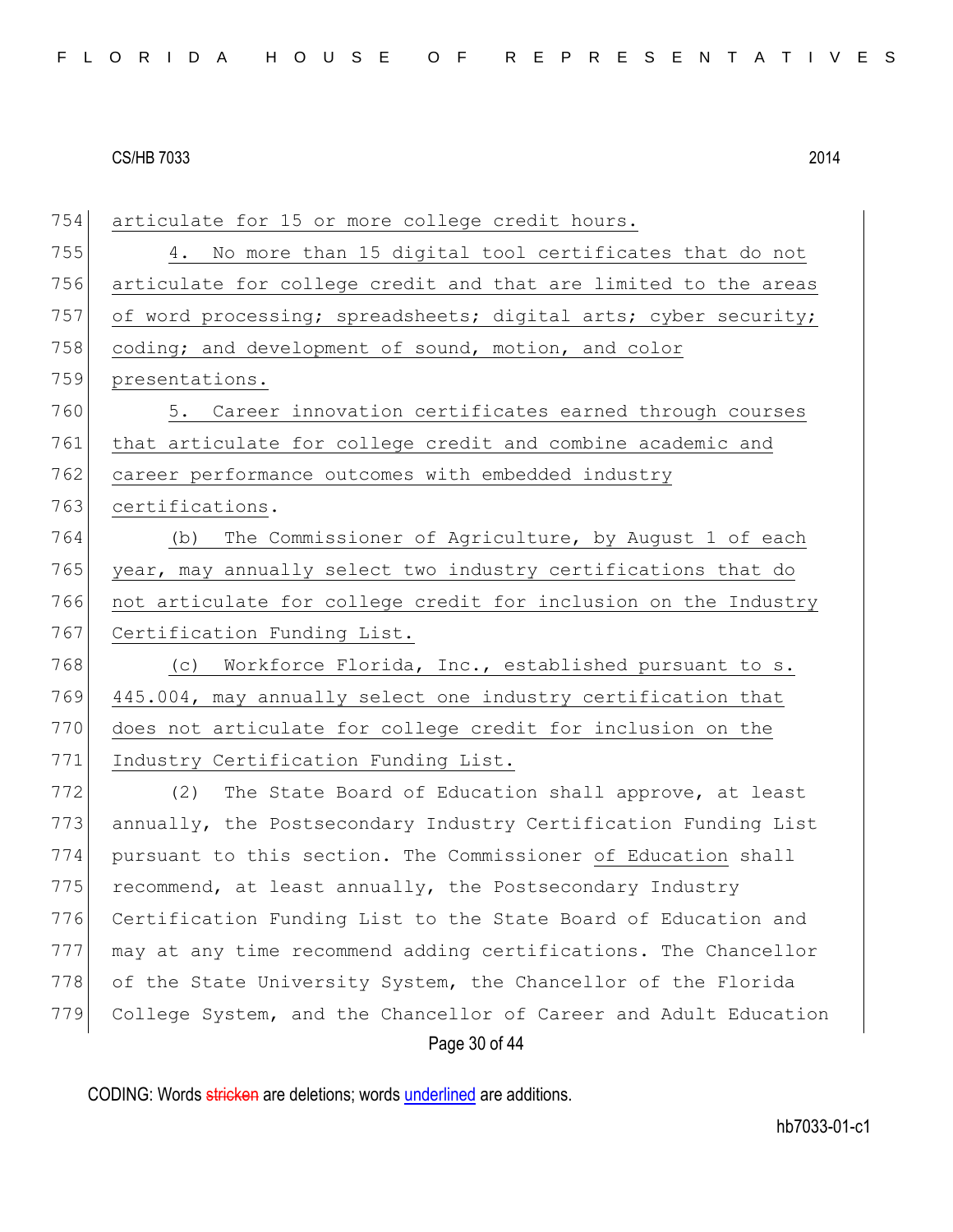780 shall work with local workforce boards, other postsecondary 781 institutions, businesses, and industry to identify, create, and 782 recommend to the Commissioner of Education industry 783 certifications to be placed on the funding list. The list shall 784 be used to determine annual performance funding distributions to 785 school districts or Florida College System institutions as 786 specified in ss. 1011.80 and 1011.81, respectively. The 787 chancellors shall review results of the economic security report 788 of employment and earning outcomes produced annually pursuant to 789 s. 445.07 445.007 when determining recommended certifications 790 for the list, as well as other reports and indicators available 791 regarding certification needs.

Page 31 of 44 792 (3) In the case of rigorous industry certifications that 793 have embedded prerequisite minimum age, grade level, diploma or 794 degree, postgraduation period of work experience of at least 12 795 months, or other reasonable requirements that may limit the 796 extent to which a student can complete all requirements of the 797 certification recognized by industry for employment purposes, 798 the Commissioner of Education shall differentiate content, 799 instructional, and assessment requirements that, when provided 800 by a public institution and satisfactorily attained by a 801 student, indicate accomplishment of requirements necessary for 802 funding pursuant to ss. 1011.62, 1011.80, and 1011.81, 803 notwithstanding attainment of prerequisite requirements 804 necessary for recognition by industry for employment purposes. 805 The differentiated requirements established by the Commissioner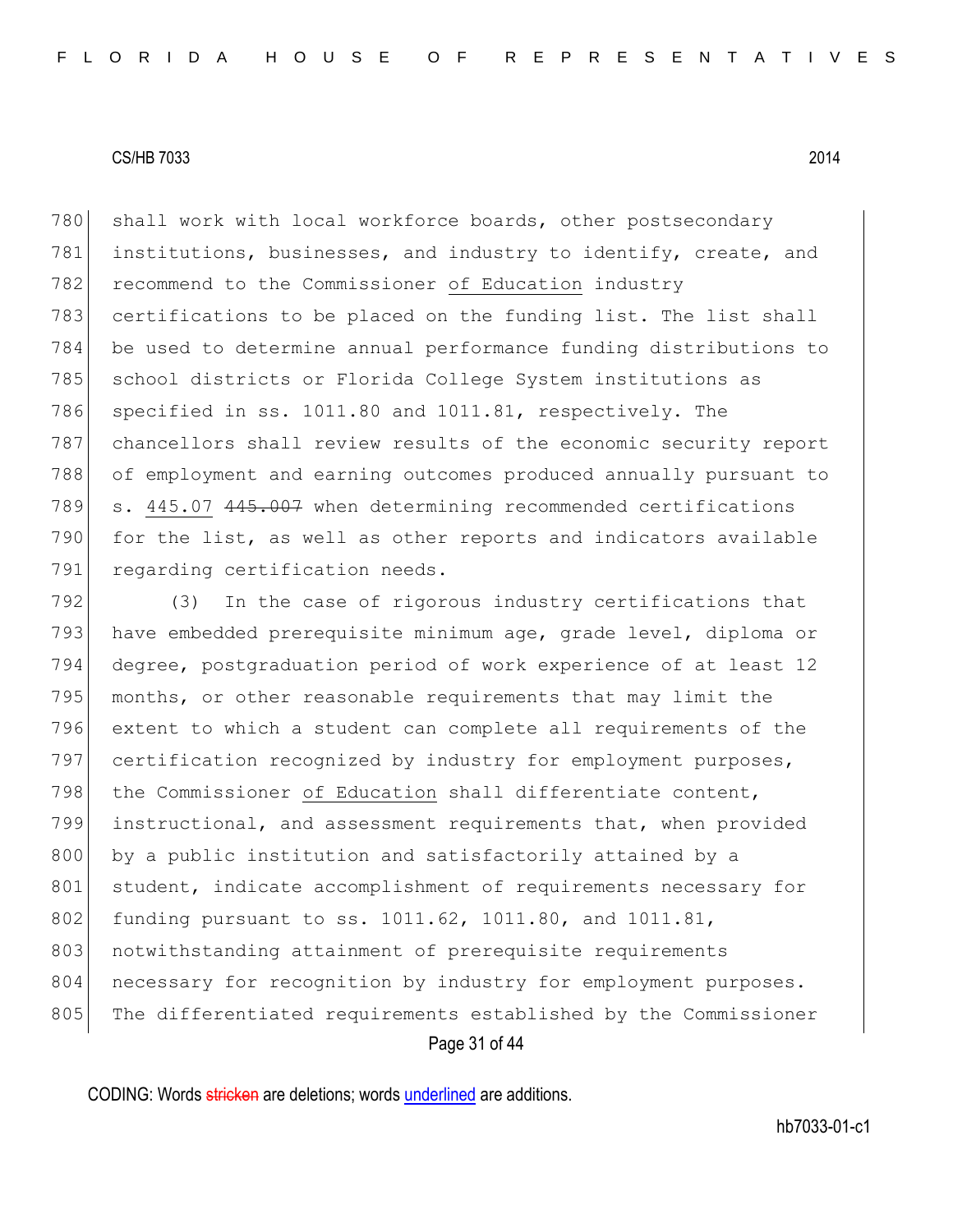| 806 | of Education shall be included on in the Industry Certification  |
|-----|------------------------------------------------------------------|
| 807 | Funding List at the time the certification is adopted.           |
| 808 | Industry certifications and certificates placed on<br>(4) (a)    |
| 809 | the Industry Certification Funding List must include the version |
| 810 | available at the time of the adoption and, without further       |
| 811 | review and approval, include the subsequent updates, unless      |
| 812 | specifically removed from the Industry Certification Funding     |
| 813 | List.                                                            |
| 814 | The Commissioner of Education may limit industry<br>(b)          |
| 815 | certifications and digital tool certificates to students in      |
| 816 | certain grades based on formal recommendations by providers of   |
| 817 | industry certifications and digital tools.                       |
| 818 | Section 14. Paragraphs (o), $(p)$ , $(s)$ , $(t)$ , and $(u)$ of |
| 819 | subsection (1) of section 1011.62, Florida Statutes, are amended |
| 820 | to read:                                                         |
| 821 | 1011.62 Funds for operation of schools.-If the annual            |
| 822 | allocation from the Florida Education Finance Program to each    |
| 823 | district for operation of schools is not determined in the       |
| 824 | annual appropriations act or the substantive bill implementing   |
| 825 | the annual appropriations act, it shall be determined as         |
| 826 | follows:                                                         |
| 827 | (1)<br>COMPUTATION OF THE BASIC AMOUNT TO BE INCLUDED FOR        |
| 828 | OPERATION. The following procedure shall be followed in          |
| 829 | determining the annual allocation to each district for           |
| 830 | operation:                                                       |
| 831 | Calculation of additional full-time equivalent<br>(0)            |
|     | Page 32 of 44                                                    |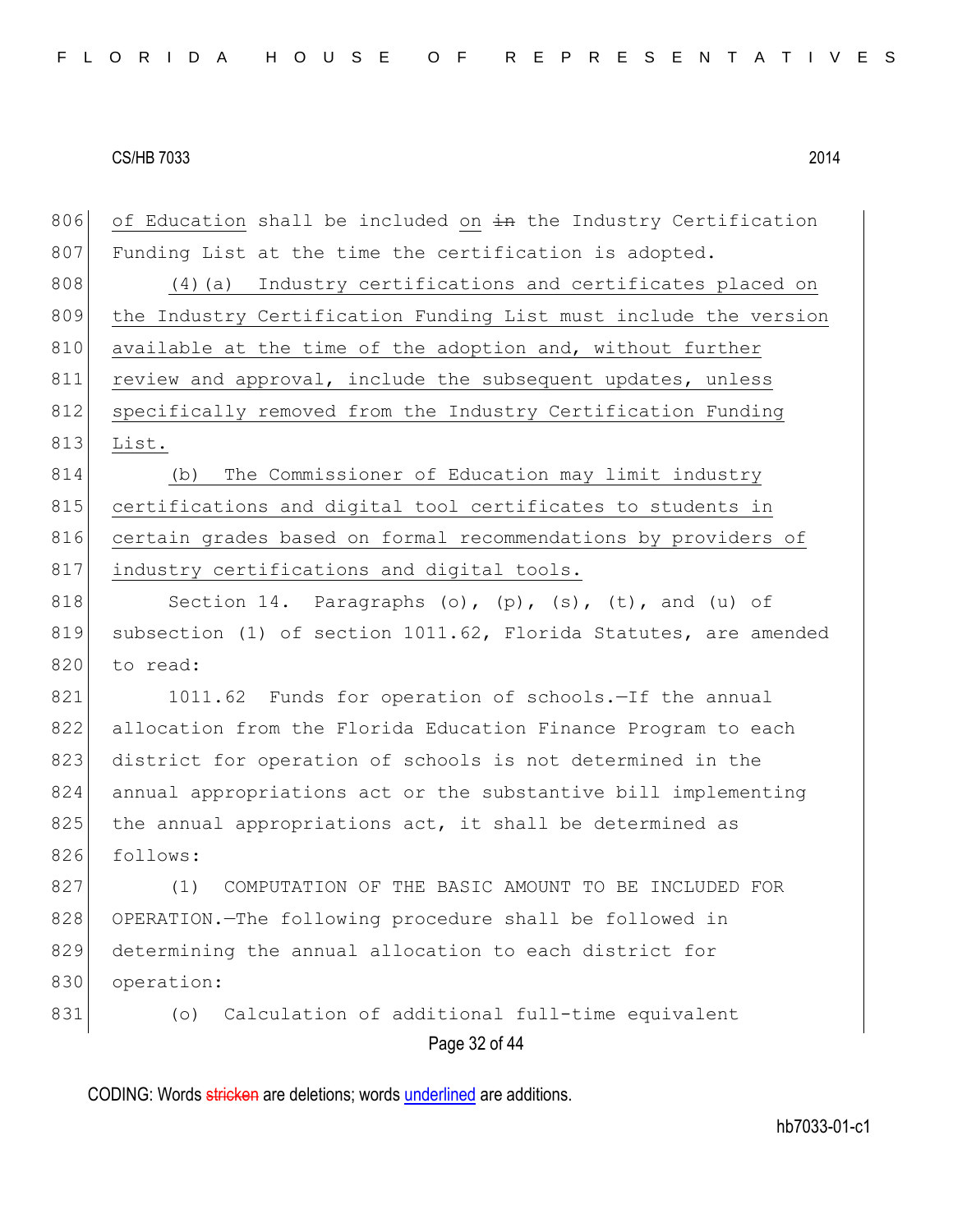832 membership based on successful completion of a career-themed 833 course pursuant to ss. 1003.4203, 1003.491, 1003.492, and 834 1003.493, and 1003.4935 and issuance of an industry 835 certification or a certificate identified on  $\pm$ n the Industry 836 Certification Funding List pursuant to rules adopted by the 837 State Board of Education.

838 1.a. A value of 0.1 or 0.2 full-time equivalent student 839 membership shall be calculated for each student who completes a 840 career and professional academy or career-themed course pursuant 841 to ss. 1003.4203, 1003.491, 1003.492, 1003.493, and 1003.4935 as 842 defined in s.  $1003.493(1)$  (b) and who is issued the highest level 843 of an industry certification identified annually on  $\pm$ n the 844 Industry Certification Funding List approved under rules adopted  $845$  by the State Board of Education. The maximum full-time 846 equivalent student membership value earned pursuant to this sub-847 subparagraph for any student in grades 9 through 12 is 0.3. A 848 value of 0.2 full-time equivalent membership shall be calculated 849 for each student who is issued an industry certification that 850 has a statewide articulation agreement for college credit 851 approved by the State Board of Education. For industry 852 certifications that do not articulate for college credit, the 853 Department of Education shall assign a full-time equivalent 854 value of 0.1 for each certification. Middle grades students who 855 earn additional full-time equivalent student membership for a 856 digital tool certificate pursuant to sub-subparagraph b. may not 857 use the previously earned certificate to satisfy requirements

Page 33 of 44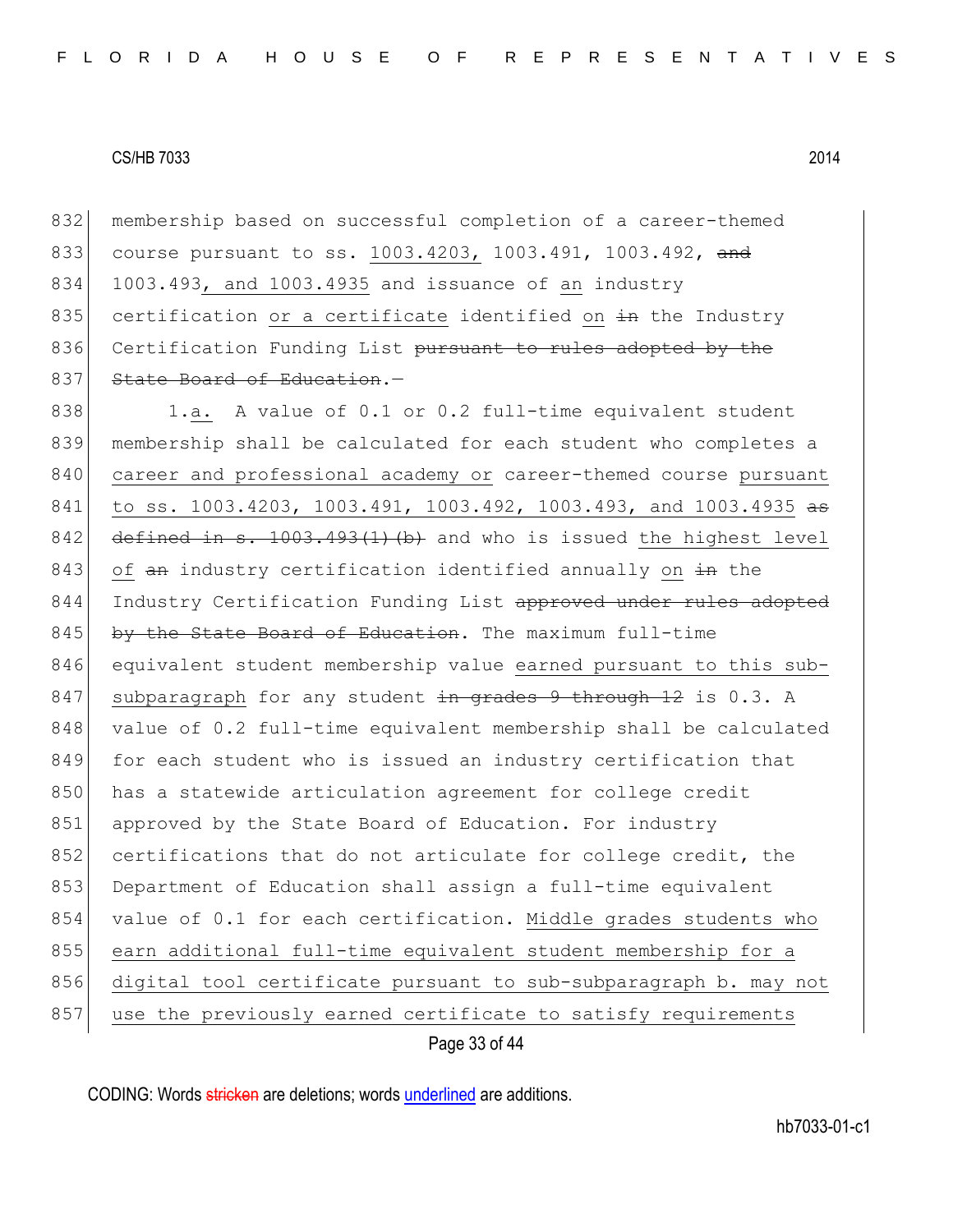| 858 | for earning an industry certification under this sub-               |
|-----|---------------------------------------------------------------------|
| 859 | subparagraph. The State Board of Education shall include the        |
| 860 | assigned values on in the Industry Certification Funding List       |
| 861 | under rules adopted by the state board. Such value shall be         |
| 862 | added to the total full-time equivalent student membership in       |
| 863 | secondary career education programs for grades 9 through 12 in      |
| 864 | the subsequent year for courses that were not provided through      |
| 865 | dual enrollment. Industry certifications earned through dual        |
| 866 | enrollment must be reported and funded pursuant to ss. 1011.80      |
| 867 | and 1011.81.                                                        |
| 868 | b. A value of 0.025 full-time equivalent student                    |
| 869 | membership shall be calculated for each digital tool certificate    |
| 870 | earned by a student in elementary and middle school grades.         |
| 871 | Additional full-time equivalent student membership for an           |
| 872 | elementary or middle grades student may not exceed 0.1 for          |
| 873 | certificates earned within the same fiscal year.                    |
| 874 | A value of 0.3 full-time equivalent student membership<br>$\circ$ . |
| 875 | shall be calculated for each career innovation certificate          |
| 876 | identified on the Industry Certification Funding List.              |
| 877 | A value of 0.5 full-time equivalent student membership<br>d.        |
| 878 | shall be calculated for each academic acceleration industry         |
| 879 | certification that articulates for 15 to 29 college credit          |
| 880 | hours, and 1.0 full-time equivalent student membership shall be     |
| 881 | calculated for each academic acceleration industry certification    |
| 882 | that articulates for 30 or more college credit hours, as            |
| 883 | identified on the Industry Certification Funding List.              |
|     | Page 34 of 44                                                       |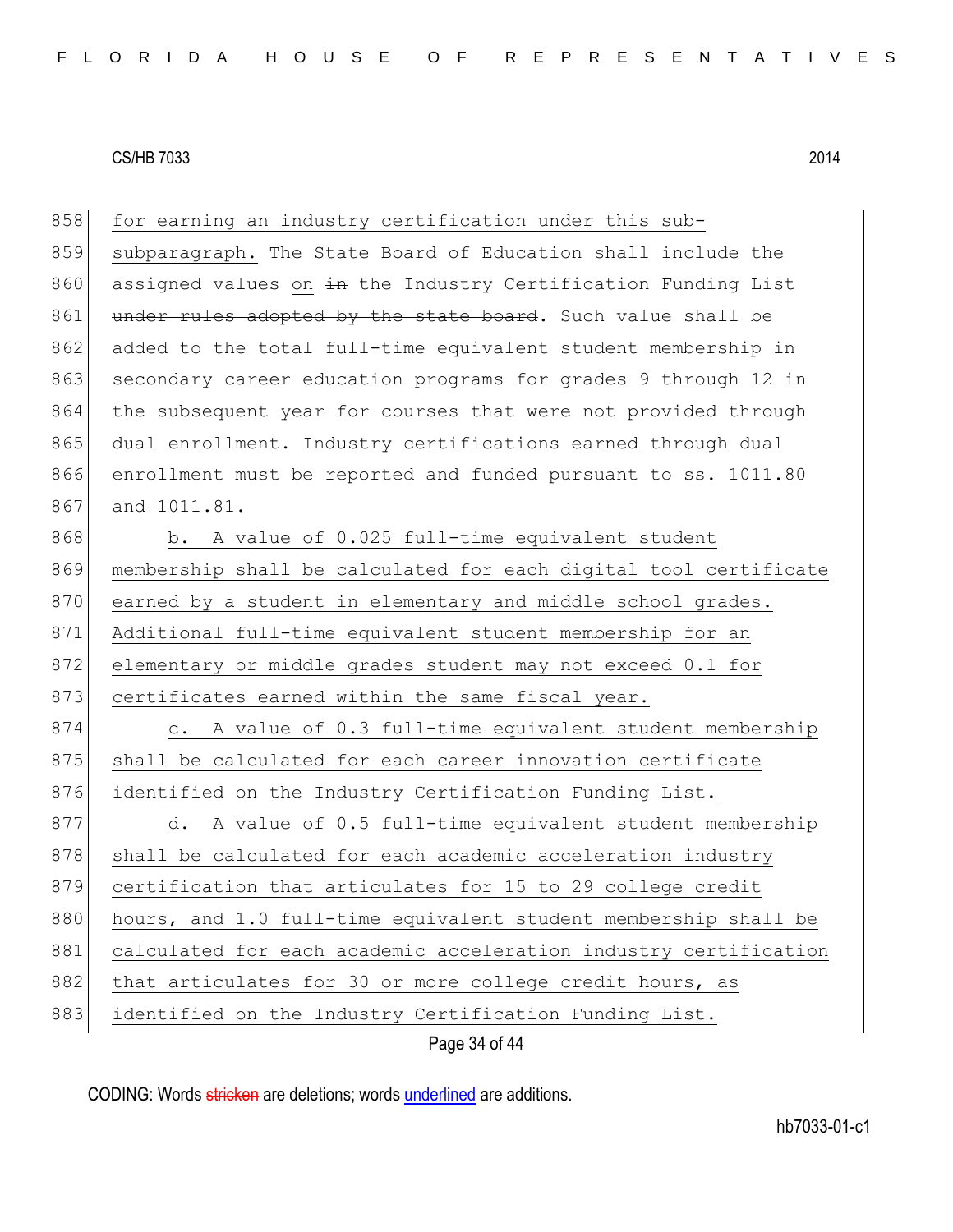| 884 | 2. Each district must allocate at least 80 percent of the        |
|-----|------------------------------------------------------------------|
| 885 | funds provided for industry certification, in accordance with    |
| 886 | this paragraph, to the program that generated the funds. This    |
| 887 | allocation may not be used to supplant funds provided for basic  |
| 888 | operation of the program. Unless a different amount is specified |
| 889 | in the General Appropriations Act, the appropriation for this    |
| 890 | calculation is limited to \$60 million annually. If the          |
| 891 | appropriation is insufficient to fully fund the total            |
| 892 | calculation, the appropriation shall be prorated.                |
| 893 | For industry certifications earned in the 2013-2014<br>3.        |
| 894 | school year and in subsequent years, the school district shall   |
| 895 | distribute to each classroom teacher who provided direct         |
| 896 | instruction toward the attainment of an industry certification   |
| 897 | that qualified for additional full-time equivalent membership    |
| 898 | under subparagraph 1.:                                           |
| 899 | A bonus in the amount of \$25 for each student taught by<br>a.   |
| 900 | a teacher who provided instruction in a course that led to the   |
| 901 | attainment of an industry certification on the Industry          |
| 902 | Certification Funding List with a weight of 0.1.                 |
| 903 | A bonus in the amount of \$50 for each student taught by<br>b.   |
| 904 | a teacher who provided instruction in a course that led to the   |
| 905 | attainment of an industry certification on the Industry          |
| 906 | Certification Funding List with a weight of 0.2, 0.3, 0.5, and   |
| 907 | 1.0.                                                             |
| 908 | For the 2013-2014 fiscal year, the additional FTE                |
| 909 | membership calculation must include the additional FTE for any   |
|     | Page 35 of 44                                                    |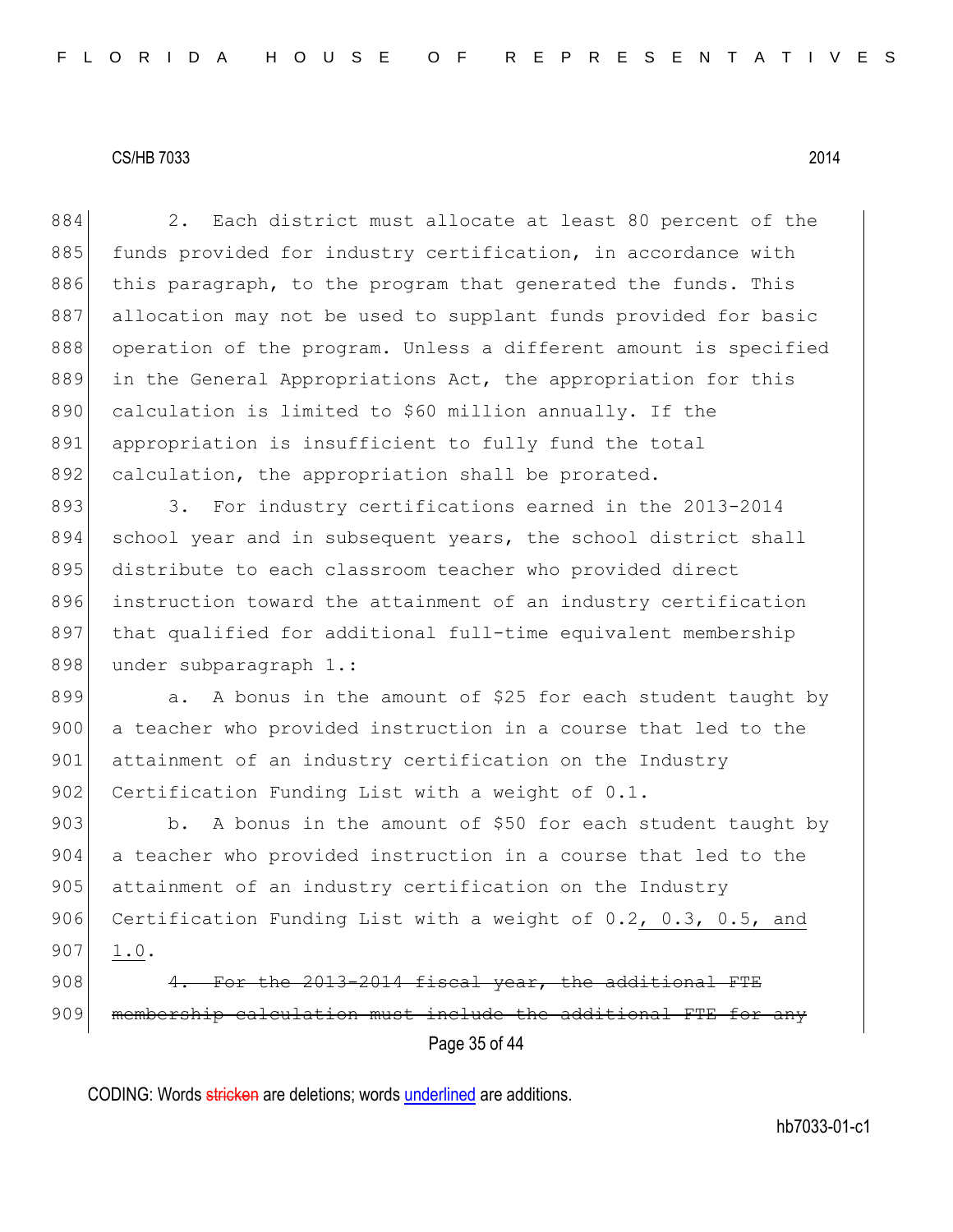910 student who earned a certification in the 2009-2010, 2010-2011, 911 and 2011-2012 fiscal years who was not previously funded and 912 enrolled in 2012-2013.

913

914 Bonuses awarded pursuant to this paragraph shall be provided to 915 teachers who are employed by the district in the year in which 916 the additional FTE membership calculation is included in the 917 calculation. Bonuses shall be calculated based upon the 918 associated weight of an industry certification on the Industry 919 Certification Funding List for the year in which the 920 certification is earned by the student. Any bonus awarded to a 921 teacher under this paragraph may not exceed \$2,000 in any given 922 school year and is in addition to any regular wage or other 923 bonus the teacher received or is scheduled to receive.

Page 36 of 44 924 (p) Calculation of additional full-time equivalent 925 membership based upon early high school graduation.—Each 926 Notwithstanding s. 1011.61(4), each unpaid high school credit 927 delivered by a school district may receive funding for each 928 during the student's prior enrollment may be reported by the 929 district as  $1/6$  FTE when the student who graduates early 930 pursuant to s. 1003.4281. A district may earn 0.25 full-time 931 equivalent membership  $\frac{1}{2}$  report up to  $\frac{1}{2}$  FTE for unpaid credits 932 delivered by the district for a student who graduates one 933 semester in advance of the student's cohort and may earn 0.5 934 full-time equivalent membership up to 1 FTE for a student who 935 graduates 1 year or more in advance of the student's cohort. If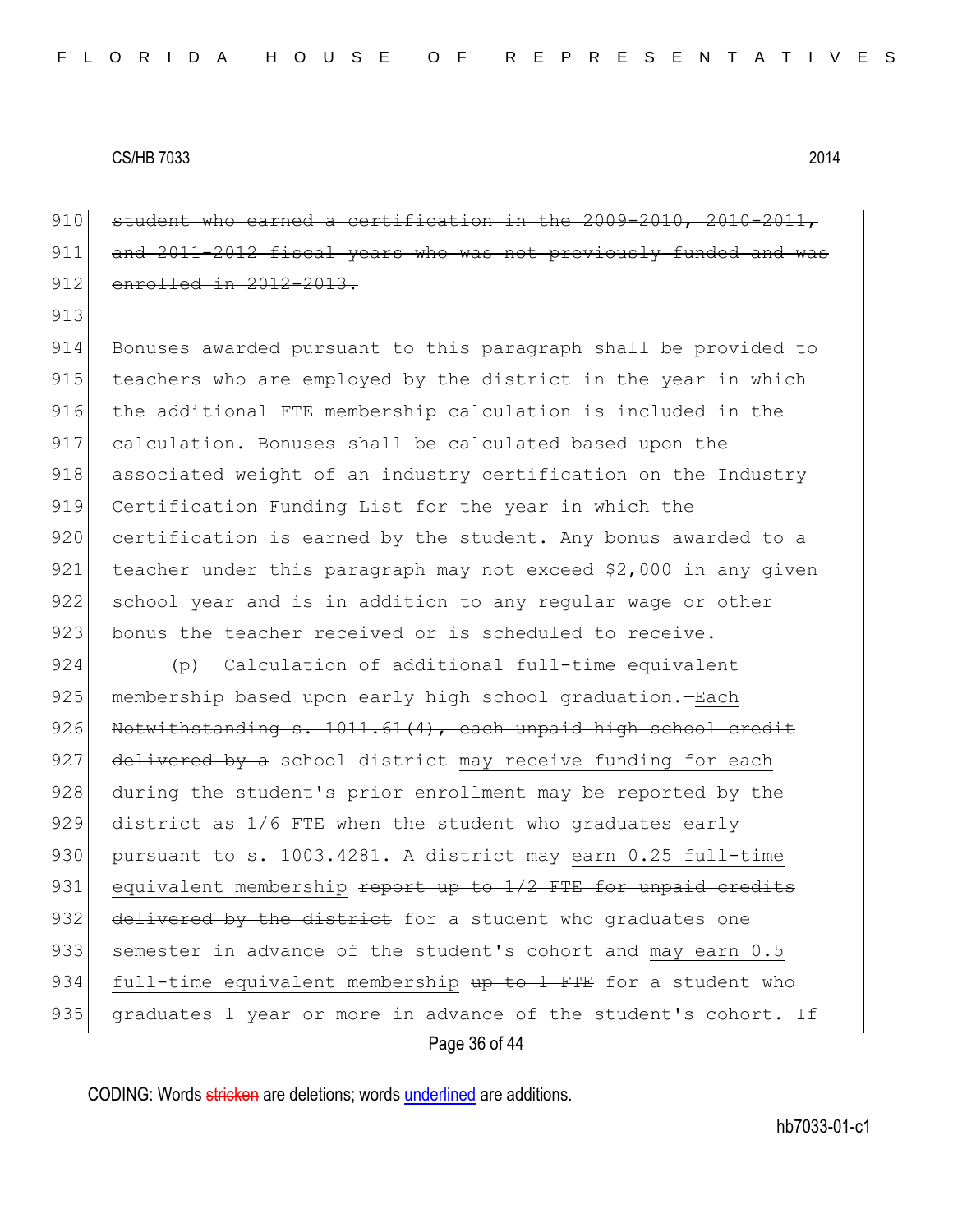Page 37 of 44 936 the student was enrolled in the district as a full-time high 937 school student for at least 2 years, the district of enrollment 938 shall report the additional unpaid FTE and delivered by the 939 district during the student's prior enrollment. If the student 940 was enrolled in the district for less than 2 years, the district 941 shall report the unpaid FTE delivered by the district and by the 942 district in which the student was previously enrolled. The 943 district of enrollment for which early graduation is claimed 944 shall transfer a proportionate share of the funds earned for 945 early graduation the unpaid FTE to the district in which the 946 student was previously enrolled. Additional FTE included in the 947 2014-2015 Florida Education Finance Program for early graduation 948 shall be reported and funded pursuant to this paragraph. 949 (s) Florida Cyber Security Recognition, Florida Digital 950 Arts Recognition, and Florida Digital Tools Certificate 951 established pursuant to s. 1003.4203.-952 1. Each school district shall certify by June 30 of each 953 year to the Department of Education each elementary school that 954 achieves 50 percent of student attainment of the Florida Cyber 955 Security Recognition or the Florida Digital Arts Recognition 956 established pursuant to s. 1003.4203. Upon verification by the 957 department, each school that has achieved the designated student 958 recognitions shall be awarded a Florida Digital Learning 959 Certificate of Achievement by the Commissioner of Education. 960 2. Each middle school shall receive \$50 for each student 961 | who earns the Florida Digital Tools Certificate established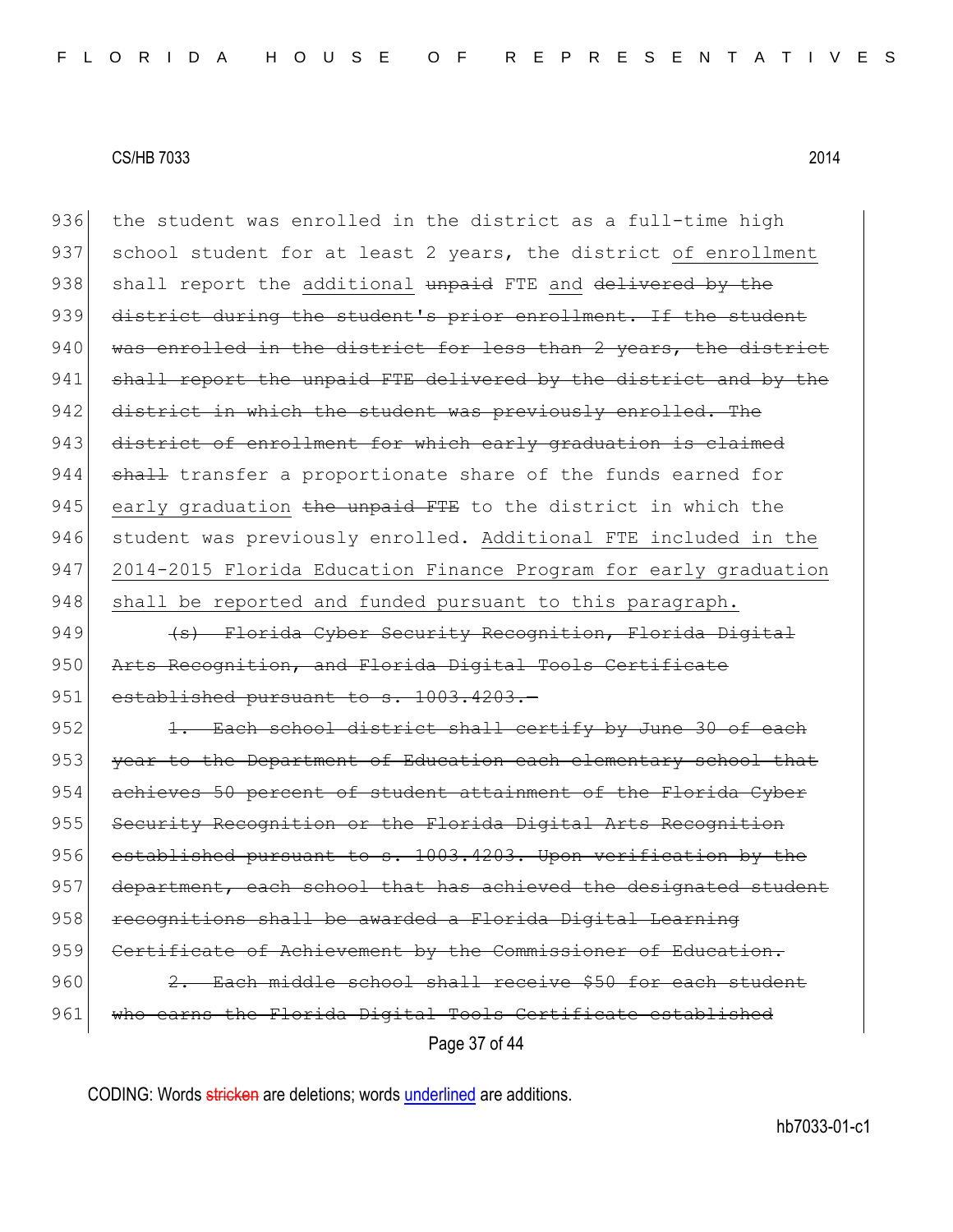Page 38 of 44 962 pursuant to s. 1003.4203 with a minimum awarded per school of  $963$   $$1,000$  annually and a maximum award per school of  $$15,000$ 964 annually. This performance payment shall be calculated in the 965 FEFP as a full-time equivalent student. 966 (s) $\left\{t\right\}$  Determination of the basic amount for current 967 operation.—The basic amount for current operation to be included 968 in the Florida Education Finance Program for kindergarten 969 through grade 12 for each district shall be the product of the 970 following: 971 1. The full-time equivalent student membership in each 972 program, multiplied by 973 2. The cost factor for each program, adjusted for the 974 maximum as provided by paragraph (c), multiplied by 975 3. The base student allocation. 976  $(t)$   $\left\{\frac{u}{u}\right\}$  Computation for funding through the Florida 977 Education Finance Program. The State Board of Education may 978 adopt rules establishing programs, industry certifications, and 979 courses for which the student may earn credit toward high school 980 graduation. 981 Section 15. Paragraph (d) is added to subsection (3) of 982 section 1012.98, Florida Statutes, and subsections (4) and (7) 983 of that section are amended, to read: 984 1012.98 School Community Professional Development Act.-985 (3) The activities designed to implement this section 986 must: 987 (d) Provide middle grades instructional personnel and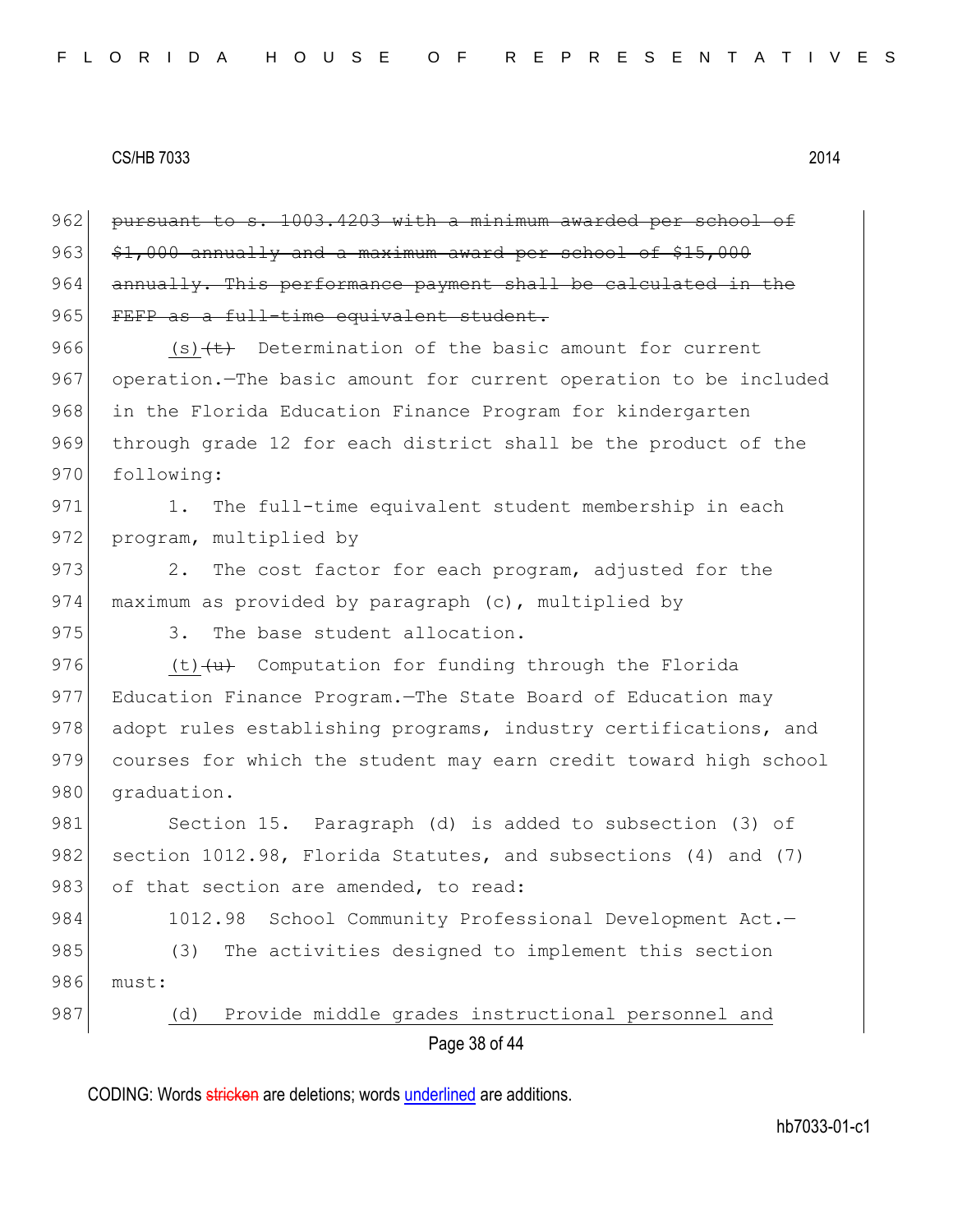988 school administrators with the knowledge, skills, and best 989 practices necessary to support excellence in classroom 990 instruction and educational leadership.

991 (4) The Department of Education, school districts, 992 schools, Florida College System institutions, and state 993 universities share the responsibilities described in this 994 section. These responsibilities include the following:

995 (a)1. The department shall disseminate to the school 996 community research-based professional development methods and 997 programs that have demonstrated success in meeting identified 998 student needs. The Commissioner of Education shall use data on 999 student achievement to identify student needs. The methods of 1000 dissemination must include a web-based statewide performance 1001 support system, including a database of exemplary professional 1002 development activities, a listing of available professional 1003 development resources, training programs, and available 1004 assistance.

1005 2. The web-based statewide performance support system 1006 established pursuant to subparagraph 1. must include for middle 1007 grades, subject to appropriation, materials related to classroom 1008 instruction, including integrated digital instruction and 1009 competency-based instruction; classroom management; student 1010 behavior and interaction; extended learning opportunities for 1011 students; and instructional leadership.

Page 39 of 44 1012 (b) Each school district shall develop a professional 1013 development system as specified in subsection (3). The system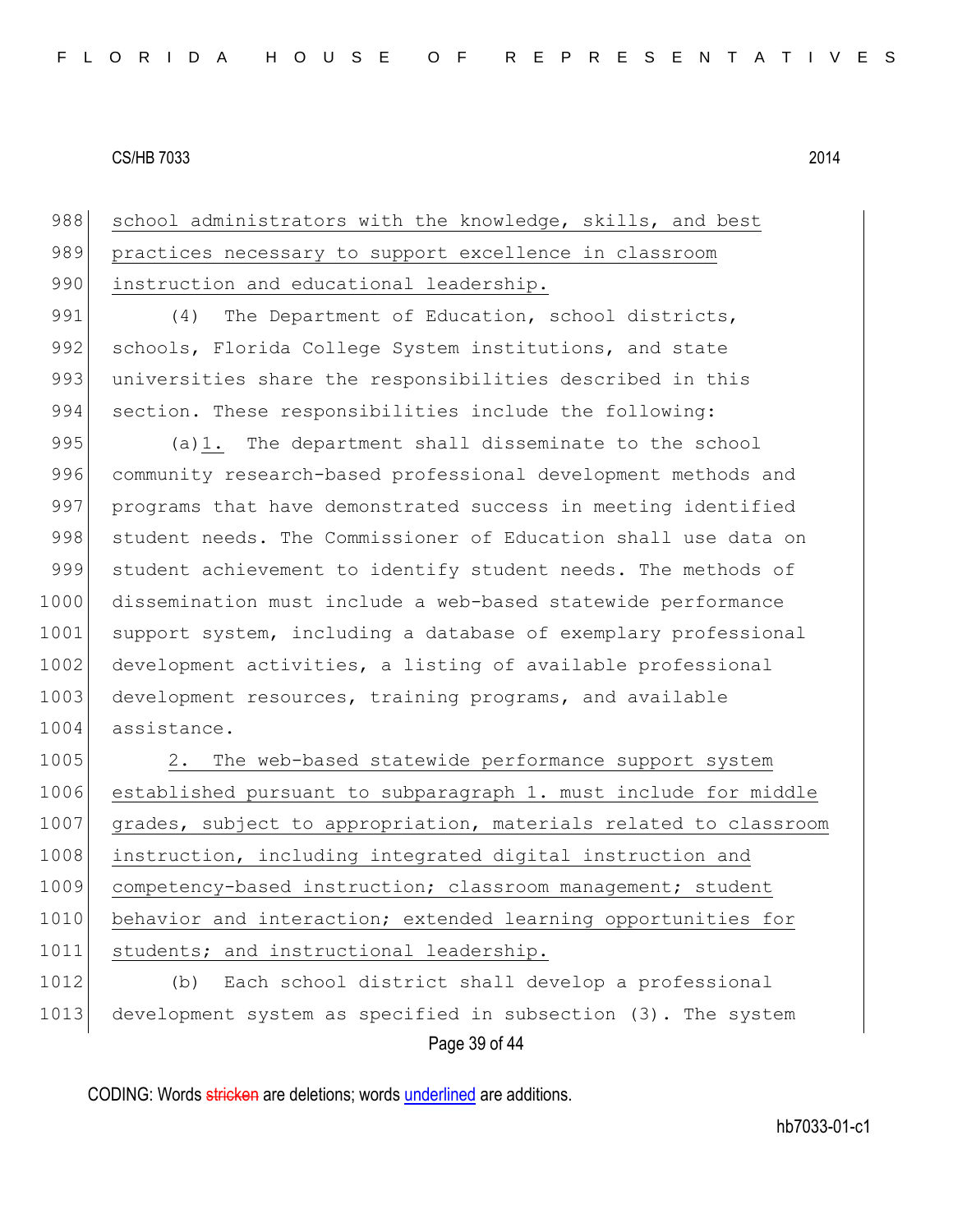1014 shall be developed in consultation with teachers, teacher-1015 educators of Florida College System institutions and state 1016 universities, business and community representatives, and local 1017 education foundations, consortia, and professional 1018 organizations. The professional development system must:

1019 1. Be approved by the department. All substantial 1020 revisions to the system shall be submitted to the department for 1021 review for continued approval.

1022 2. Be based on analyses of student achievement data and 1023 instructional strategies and methods that support rigorous, 1024 relevant, and challenging curricula for all students. Schools 1025 and districts, in developing and refining the professional 1026 development system, shall also review and monitor school 1027 discipline data; school environment surveys; assessments of 1028 parental satisfaction; performance appraisal data of teachers, 1029 managers, and administrative personnel; and other performance 1030 indicators to identify school and student needs that can be met 1031 by improved professional performance.

Page 40 of 44 1032 3. Provide inservice activities coupled with followup 1033 support appropriate to accomplish district-level and school-1034 level improvement goals and standards. The inservice activities 1035 for instructional personnel shall focus on analysis of student 1036 achievement data, ongoing formal and informal assessments of 1037 student achievement, identification and use of enhanced and 1038 differentiated instructional strategies that emphasize rigor, 1039 relevance, and reading in the content areas, enhancement of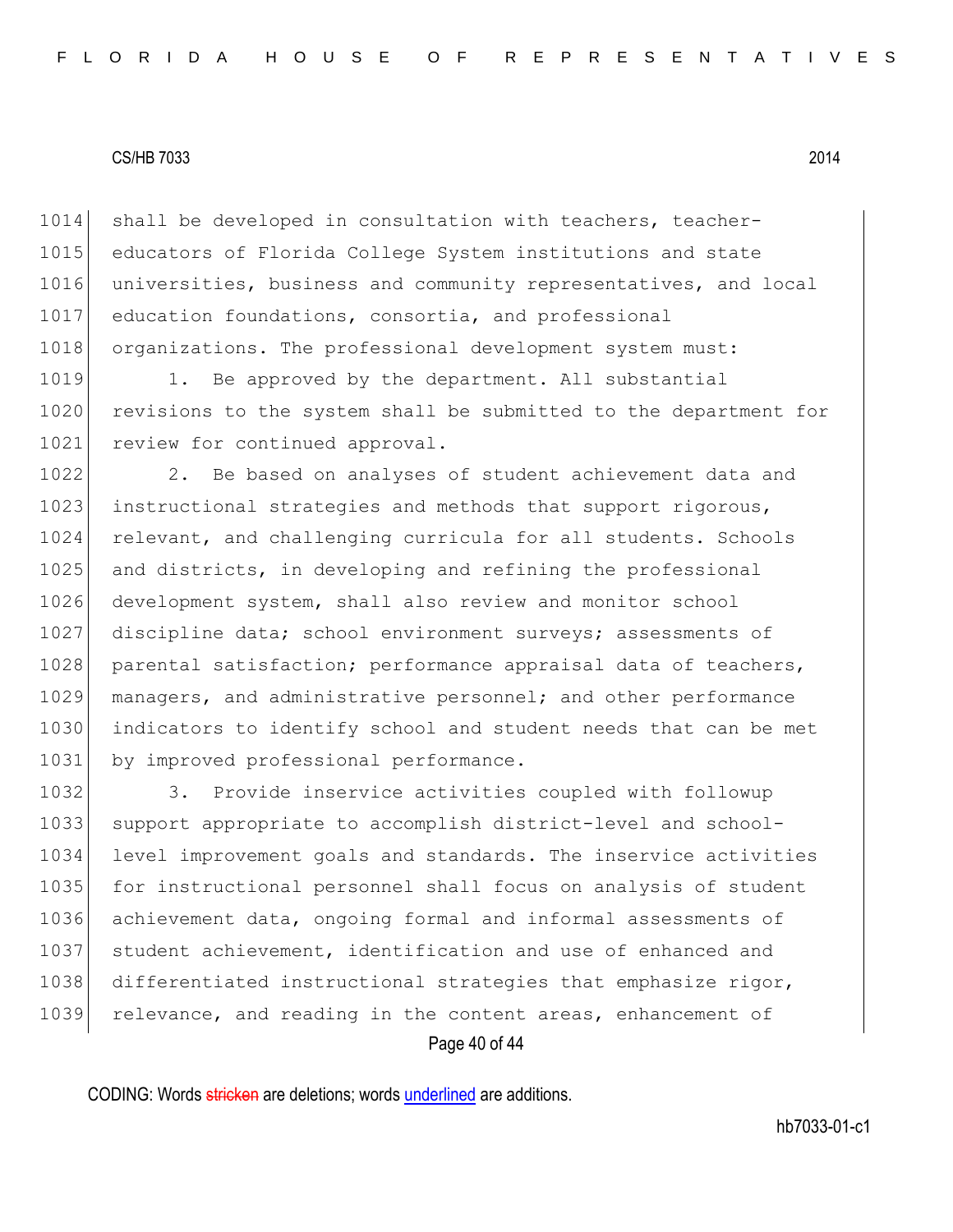1040 subject content expertise, integrated use of classroom 1041 technology that enhances teaching and learning, classroom 1042 management, parent involvement, and school safety.

Page 41 of 44 1043 4. Include a master plan for inservice activities, 1044 pursuant to rules of the State Board of Education, for all 1045 district employees from all fund sources. The master plan shall 1046 be updated annually by September 1, must be based on input from 1047 teachers and district and school instructional leaders, and must 1048 use the latest available student achievement data and research 1049 to enhance rigor and relevance in the classroom. Each district 1050 inservice plan must be aligned to and support the school-based 1051 inservice plans and school improvement plans pursuant to s. 1052 1001.42(18). Each district inservice plan must provide a 1053 description of the training that middle grades instructional 1054 personnel and school administrators receive on the district's 1055 code of student conduct adopted pursuant to s. 1006.07; 1056 integrated digital instruction and competency-based instruction; 1057 classroom management; student behavior and interaction; extended 1058 learning opportunities for students; and instructional 1059 leadership. District plans must be approved by the district 1060 school board annually in order to ensure compliance with 1061 subsection (1) and to allow for dissemination of research-based 1062 best practices to other districts. District school boards must 1063 submit verification of their approval to the Commissioner of 1064 Education no later than October 1, annually. Each school 1065 principal may establish and maintain an individual professional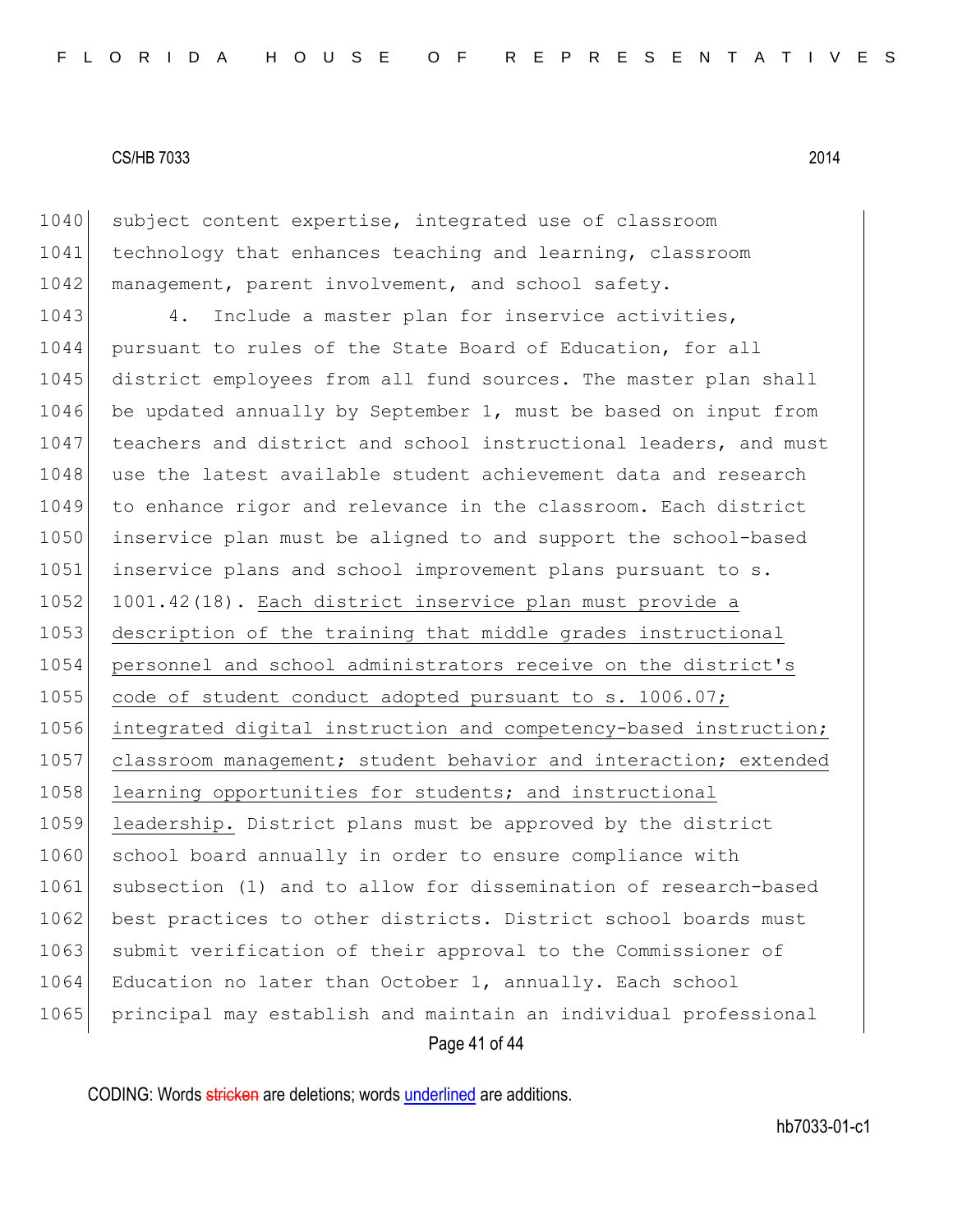1066 development plan for each instructional employee assigned to the 1067 school as a seamless component to the school improvement plans 1068 developed pursuant to s. 1001.42(18). An individual professional 1069 development plan must be related to specific performance data 1070 for the students to whom the teacher is assigned, define the 1071 inservice objectives and specific measurable improvements 1072 expected in student performance as a result of the inservice 1073 activity, and include an evaluation component that determines 1074 the effectiveness of the professional development plan.

1075 5. Include inservice activities for school administrative 1076 personnel that address updated skills necessary for 1077 instructional leadership and effective school management 1078 pursuant to s. 1012.986.

1079 6. Provide for systematic consultation with regional and 1080 state personnel designated to provide technical assistance and 1081 evaluation of local professional development programs.

1082 7. Provide for delivery of professional development by 1083 distance learning and other technology-based delivery systems to 1084 reach more educators at lower costs.

1085 8. Provide for the continuous evaluation of the quality 1086 and effectiveness of professional development programs in order 1087 to eliminate ineffective programs and strategies and to expand 1088 effective ones. Evaluations must consider the impact of such 1089 activities on the performance of participating educators and 1090 their students' achievement and behavior.

1091 9. For middle grades, emphasize:

Page 42 of 44

CODING: Words stricken are deletions; words underlined are additions.

hb7033-01-c1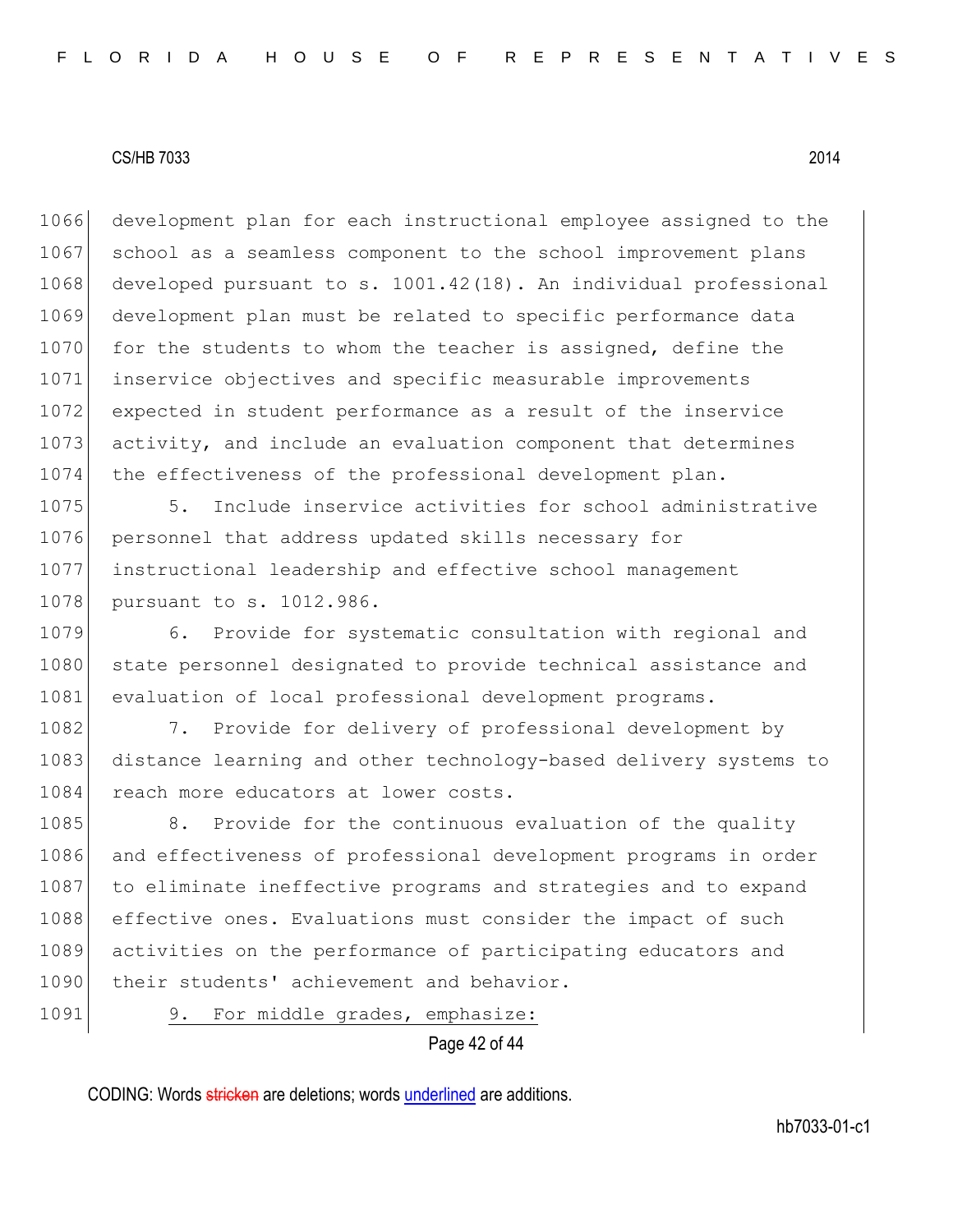| 1092 | Interdisciplinary planning, collaboration, and<br>а.             |
|------|------------------------------------------------------------------|
| 1093 | instruction.                                                     |
| 1094 | b. Alignment of curriculum and instructional materials to        |
| 1095 | the state academic standards adopted pursuant to s. 1003.41.     |
| 1096 | c. Use of small learning communities; problem-solving,           |
| 1097 | inquiry-driven research and analytical approaches for students;  |
| 1098 | strategies and tools based on student needs; competency-based    |
| 1099 | instruction; integrated digital instruction; and project-based   |
| 1100 | instruction.                                                     |
| 1101 |                                                                  |
| 1102 | Each school that includes any of grades 6, 7, or 8 must include  |
| 1103 | in its school improvement plan, required under s. 1001.42(18), a |
| 1104 | description of the specific strategies used by the school to     |
| 1105 | implement each item listed in this subparagraph.                 |
| 1106 | (7) (a) The Department of Education shall disseminate,           |
| 1107 | using web-based technology, research-based best practice methods |
| 1108 | by which the state and district school boards may evaluate and   |
| 1109 | improve the professional development system. The best practices  |
| 1110 | must include data that indicate the progress of all students.    |
| 1111 | The department shall report annually to the State Board of       |
| 1112 | Education and the Legislature any school district that, in the   |
| 1113 | determination of the department, has failed to provide an        |
| 1114 | adequate professional development system. This report must       |
| 1115 | include the results of the department's investigation and of any |
| 1116 | intervention provided.                                           |
| 1117 | The department shall also disseminate, using web-based<br>(b)    |
|      |                                                                  |

Page 43 of 44